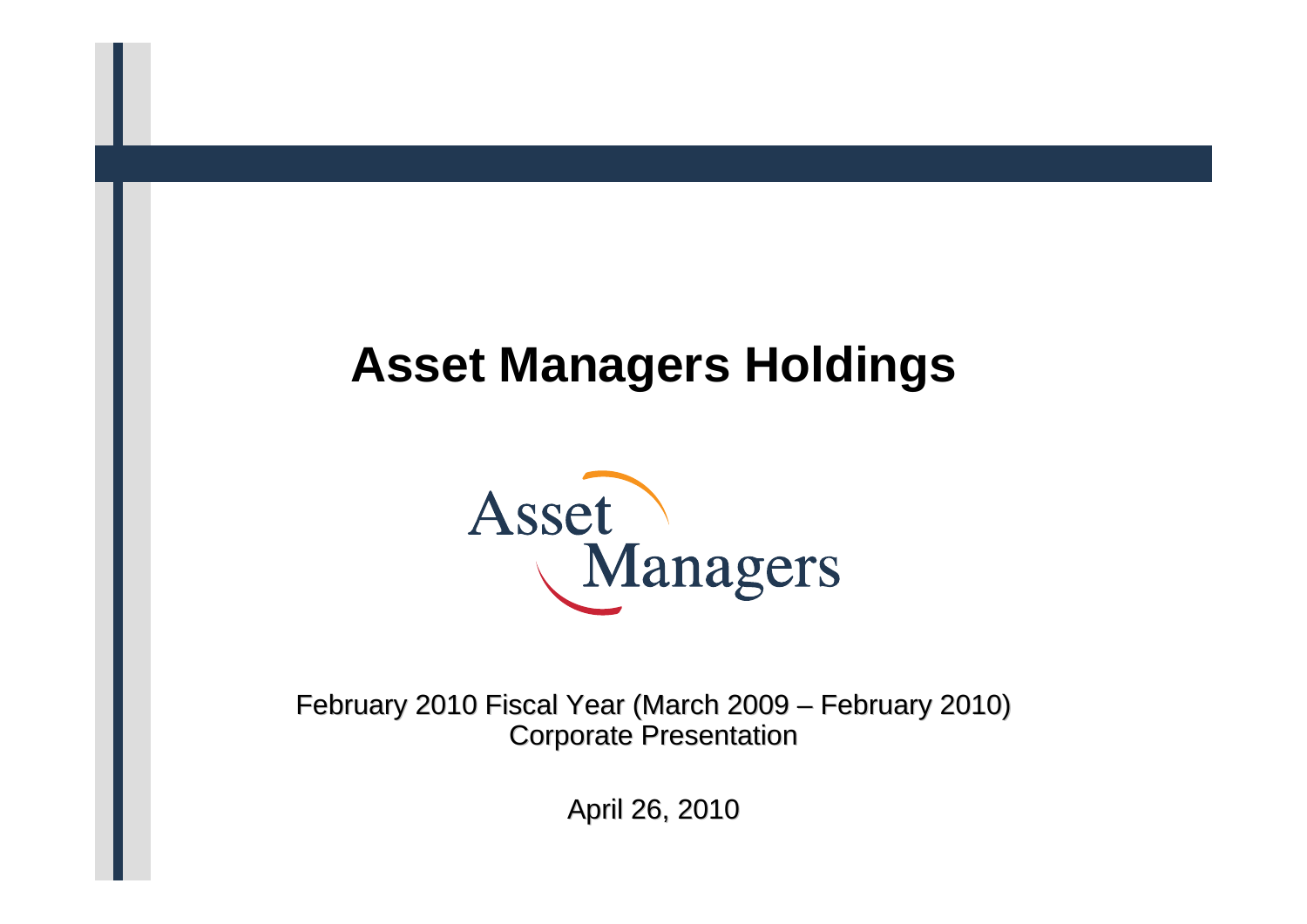

### **□** Laying the Foundation for Stable, Long-term Growth

- $\checkmark$  Corporate Name Change to Ichigo Group Holdings
- $\checkmark$ Strengthened, More Flexible Balance Sheet
- $\checkmark$ M&A Strategy
- 9 Protecting Our Shared Global Environment

### **□** February 2010 Fiscal Year Summary

- $\checkmark$  Continued Asset Dispositions
- $\checkmark$ Repayment of Corporate Debt
- $\checkmark$  Secure Profitability
- $\checkmark$  February 2011 Fiscal Year Earnings Forecast
- $\checkmark$  Forward Business Strategy
- **□** Appendices: Financial & Real Estate Data
- **□** Investor Relations Going Forward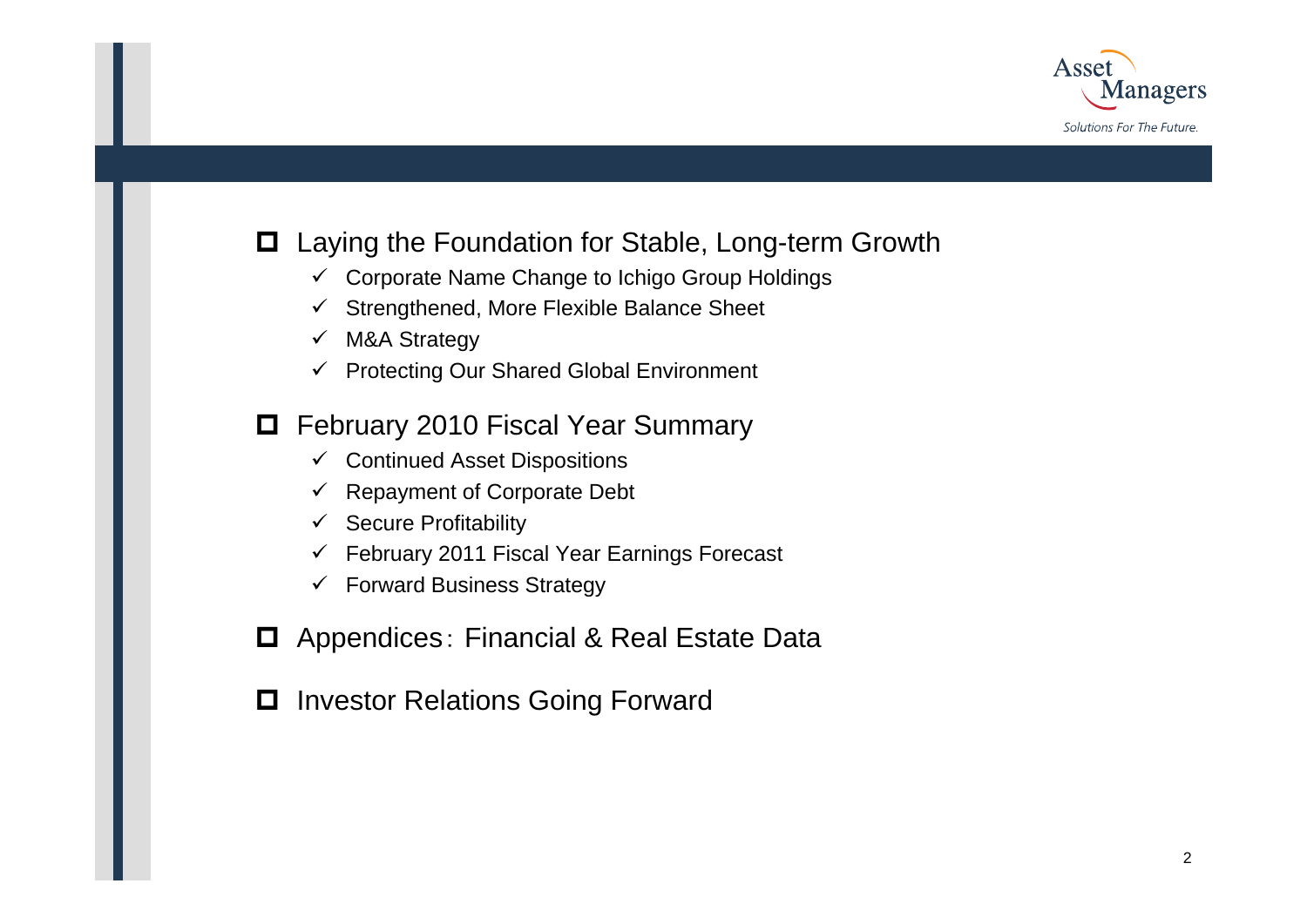

### Laying the Foundation for Stable, Long-term Growth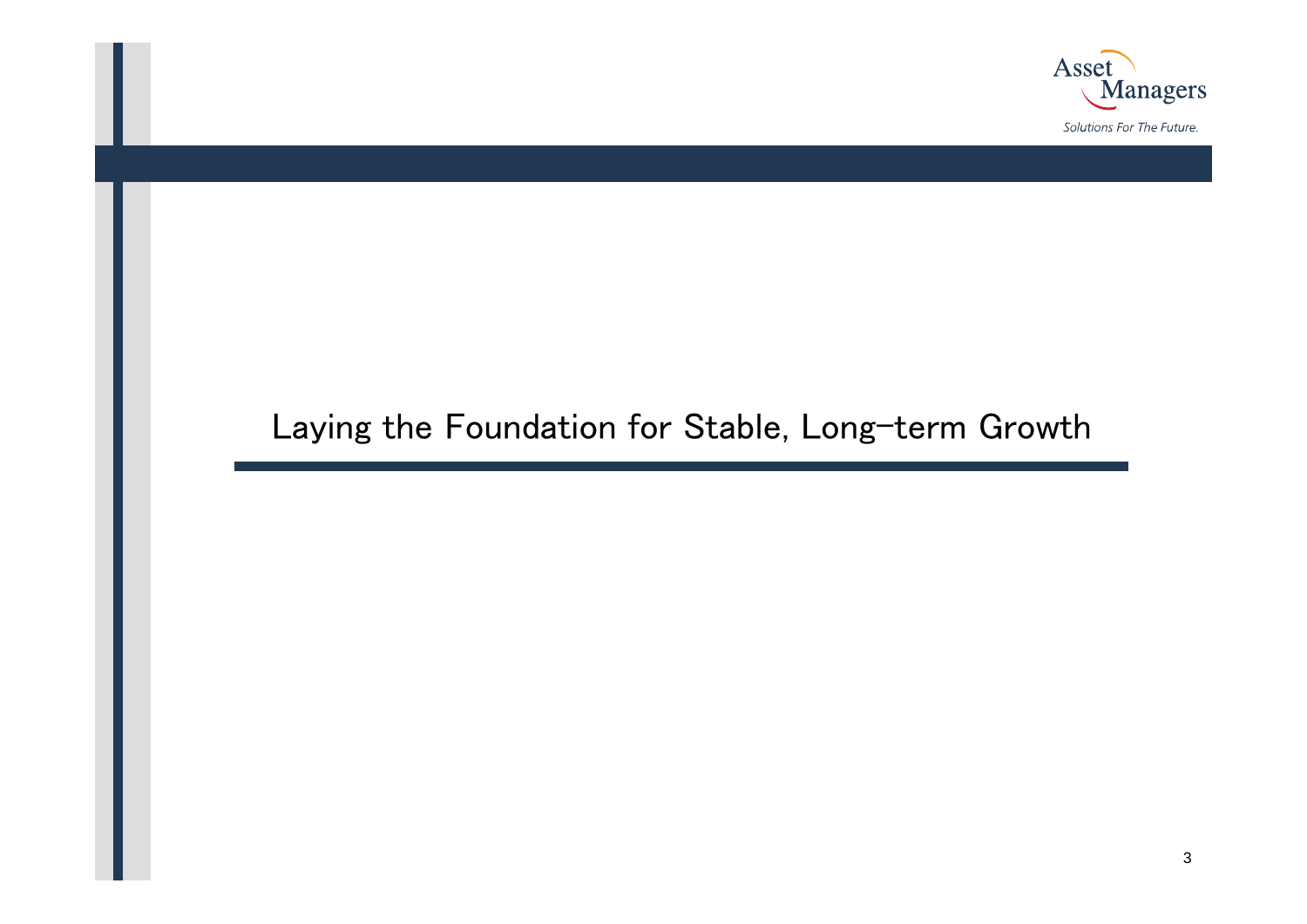## Corporate Name Change to Ichigo Group Holdings



**□** Will Become a Core Company of the Ichigo Group

- $\checkmark$  Shared brand as trusted advisor to and investor for our clients
- $\checkmark$  Client and operating synergies

#### О. **Schedule**

- $\checkmark$  Board of Directors approval: April 19, 2010
- $\checkmark$  Shareholder vote at AGM: May 29, 2010
- $\checkmark$  Effective date, if approved at AGM: September 1, 2010

### **D** New Subsidiary Names

- 9 Asset Investment Advisors → Ichigo Real Estate Investment Advisors
- $\checkmark$  Asset Financial Solutions  $\to$  Ichigo Solutions
- 9 Asset Logistics → Ichigo Marché
- 9 Asset Managers (Taiwan) → Ichigo Taiwan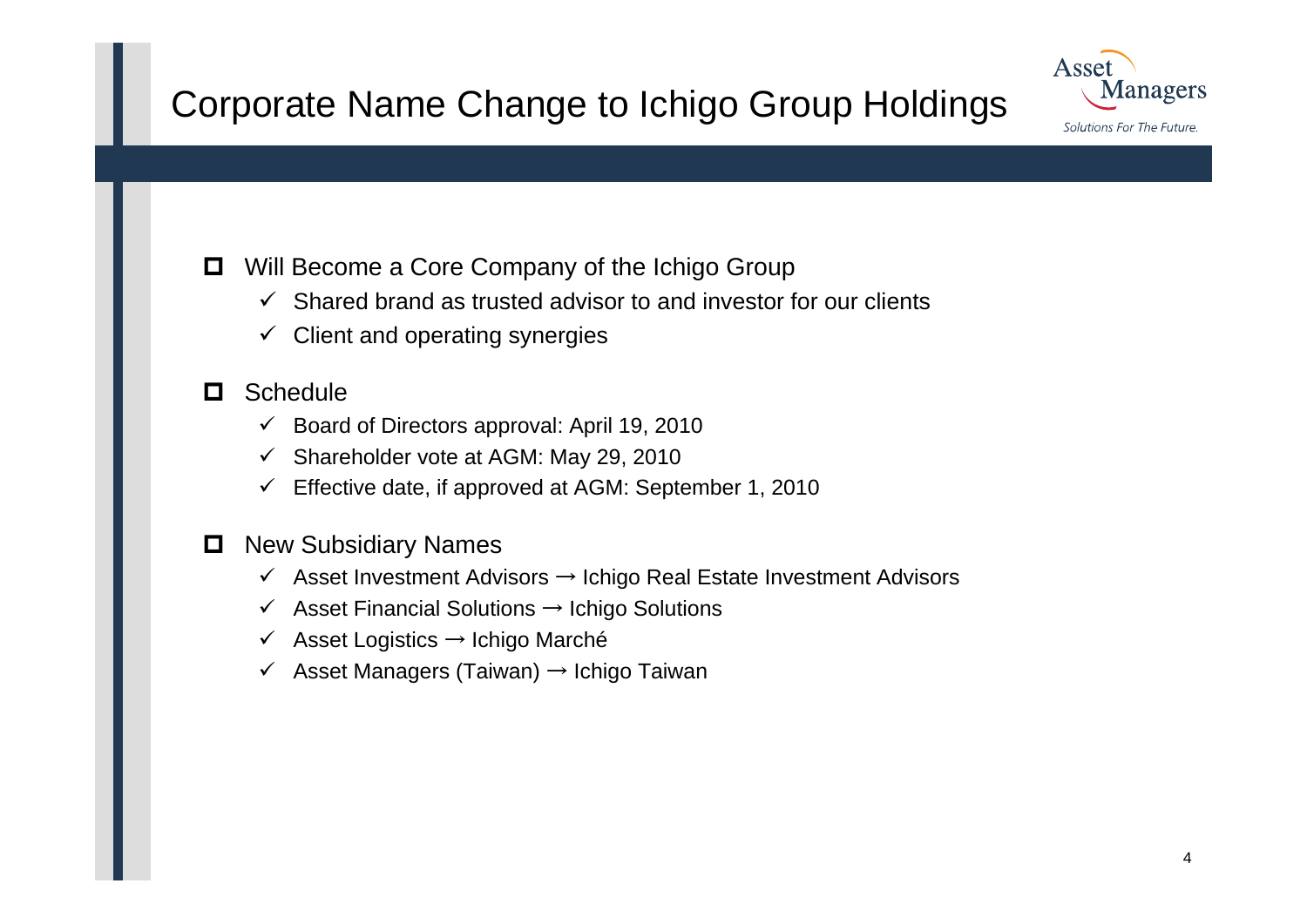### Strengthened, More Flexible Balance Sheet



### **Capital reduction will permit the payment of dividends and share repurchase**

#### О **Schedule**

- $\checkmark$  Board of Directors approval: April 19, 2010
- $\checkmark$  Announcement to allow for creditors' objection: April 27, 2010
- $\checkmark$  Deadline for creditors' objection: May 27, 2010
- $\checkmark$ Shareholder vote at AGM: May 29, 2010
- $\checkmark$ Effective date , if approved at AGM: May 29, 2010

|                                     | Before the Capital Reduction | After the Capital Reduction | Change    |
|-------------------------------------|------------------------------|-----------------------------|-----------|
| Capital                             | 23,138                       | 15,683                      | $-7,454$  |
| Additional Paid-In Capital          | 4,055                        | 0                           | $-4,055$  |
| <b>Other Capital Reserve</b>        | 0                            | 52                          | $+52$     |
| <b>Retained Earnings</b>            | $-11,457$                    | 0                           | $+11,457$ |
| <b>Treasury Shares</b>              | $-36$                        | $-36$                       |           |
| Unrealized Gain on Other Securities | $-15$                        | $-15$                       |           |
| Total                               | 15,683                       | 15,683                      |           |

Capital Structure (Parent)

(Million yen)

Note: Implementation of the capital reduction will have no effect on Asset Managers' underlying net assets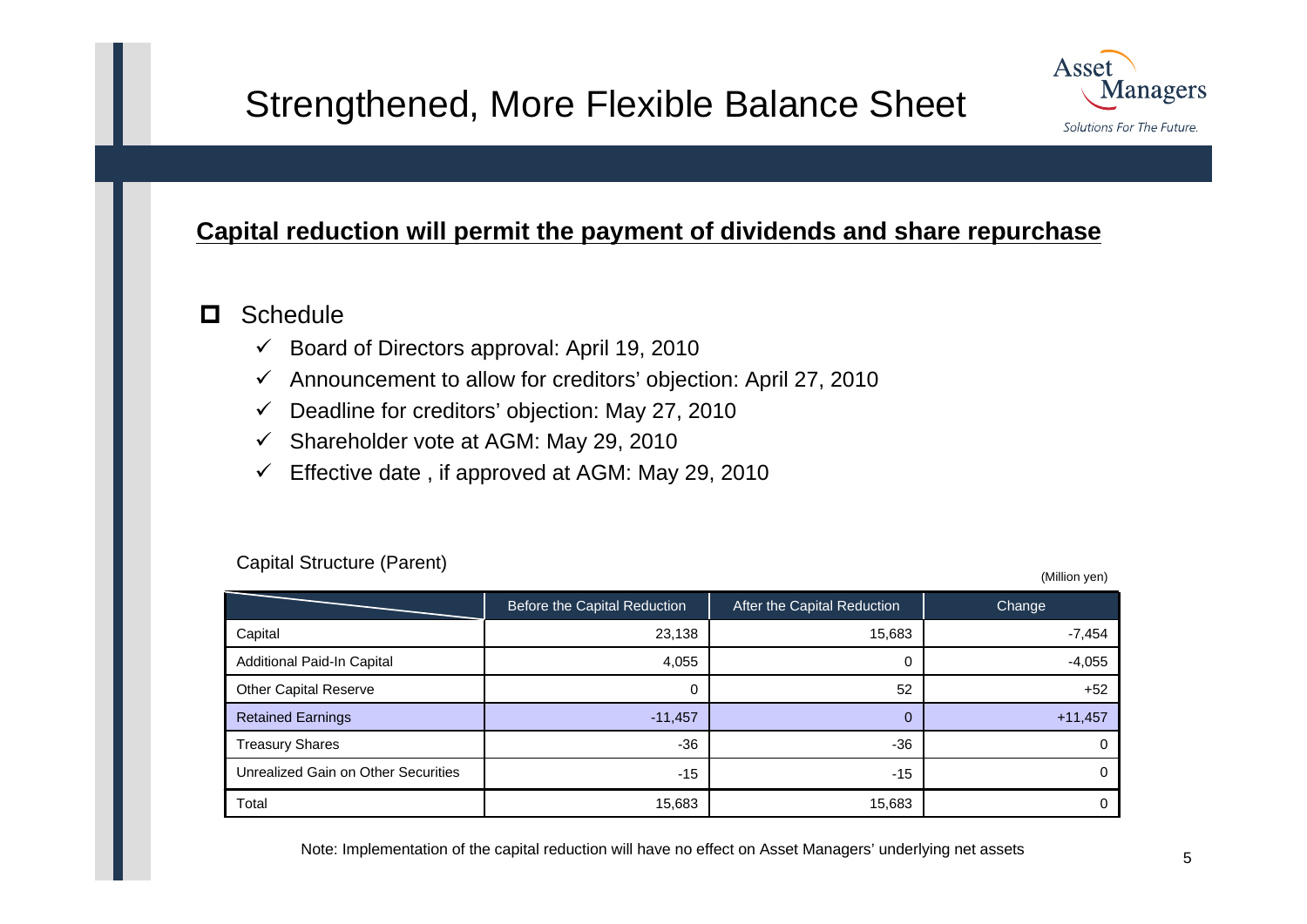## M&A Strategy



### **First Strategic M&A Transaction: Takara Building Maintenance (March 2010)**

- 0 Strong company with net cash balance and stable, recurrent profitability
- Forecast to increase Feb. 2011 revenues by ¥1,544 million, recurring profit by ¥200 million, and net profit by ¥170 million
- **□** Effective use of Asset Managers' tax assets
- . Operating and revenue synergies, including improved fund performance via reduced building maintenance costs and the ability to provide a broader set of tailored client solutions across Asset Managers' property portfolio
- **□** Financed entirely with bank debt, thus requiring no use of internal funds
- $\Box$ Net acquisition price was c. ¥ 790 million, about 4X EBITDA
- Environmental capability: Holds ISO 14001 certification for Environmental Management Systems

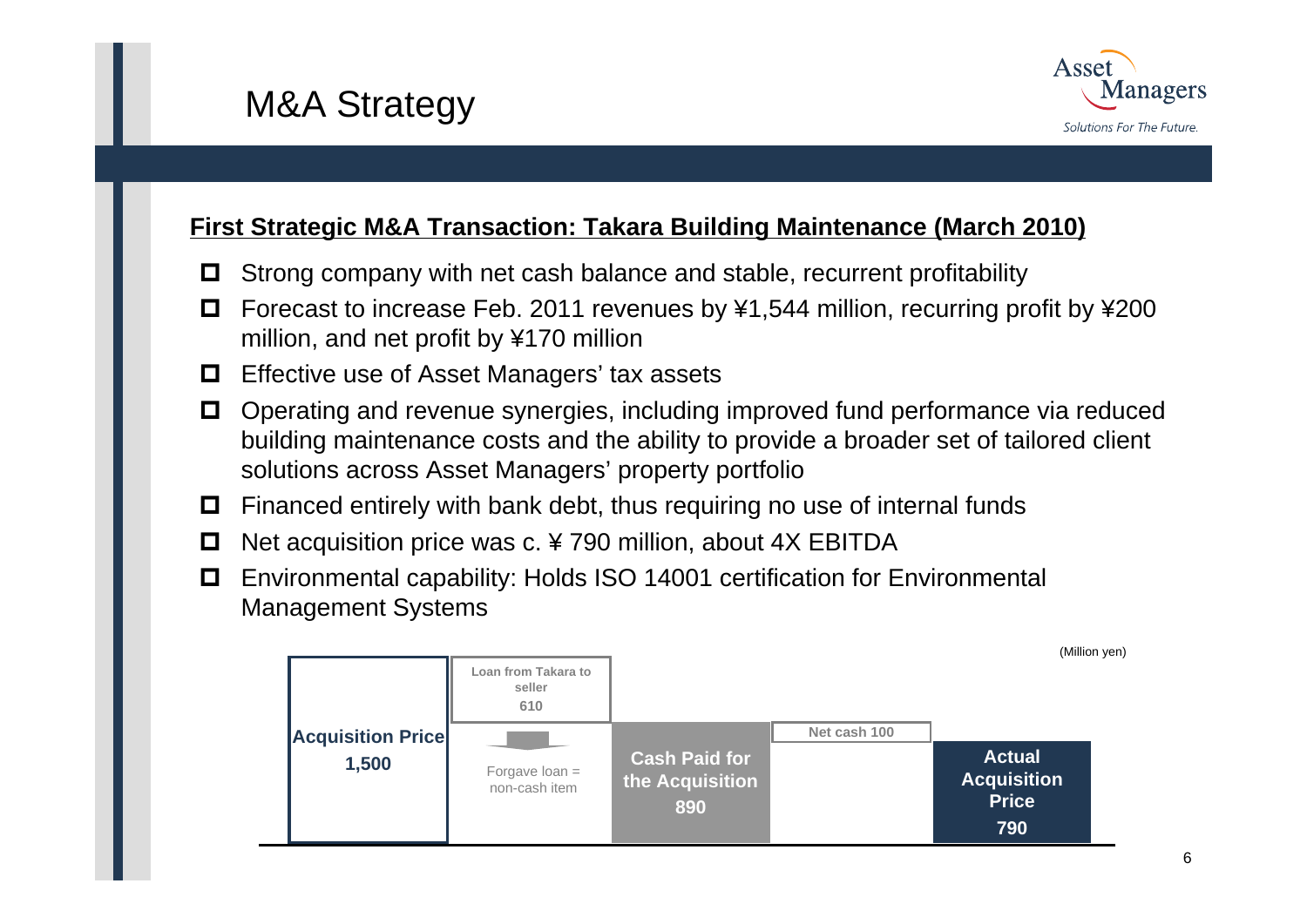## Protecting Our Shared Global Environment



#### **Asset Managers is the First**  "**Zero Carbon** "**Public Real Estate Company in Japan**

- 0 Reducing and offsetting our carbon dioxide emissions to zero over the next three years
- 0 Fully committed to fulfilling our social responsibilities and protect our shared environment
	- $\checkmark$  Participating in "Challenge 25" campaign
	- $\checkmark$  Ongoing member of the Japanese Ministry of the Environment's "Team Minus 6%" campaign to reduce carbon dioxide emissions by 6% from the levels of 1990
	- $\checkmark$  Focusing on environmentally-friendly real estate investments and solutions for our clients
- 0 Participating in "Carbon Offset" project of Tuvalu-Forest
	- $\checkmark$  Engaged Tuvalu-Forest Corporation to help Asset Managers be best practice in environmental protection and preservation
	- $\checkmark$  Tuvalu-Forest's other major clients include Shiseido, Asahi Breweries, Kanagawa Prefecture

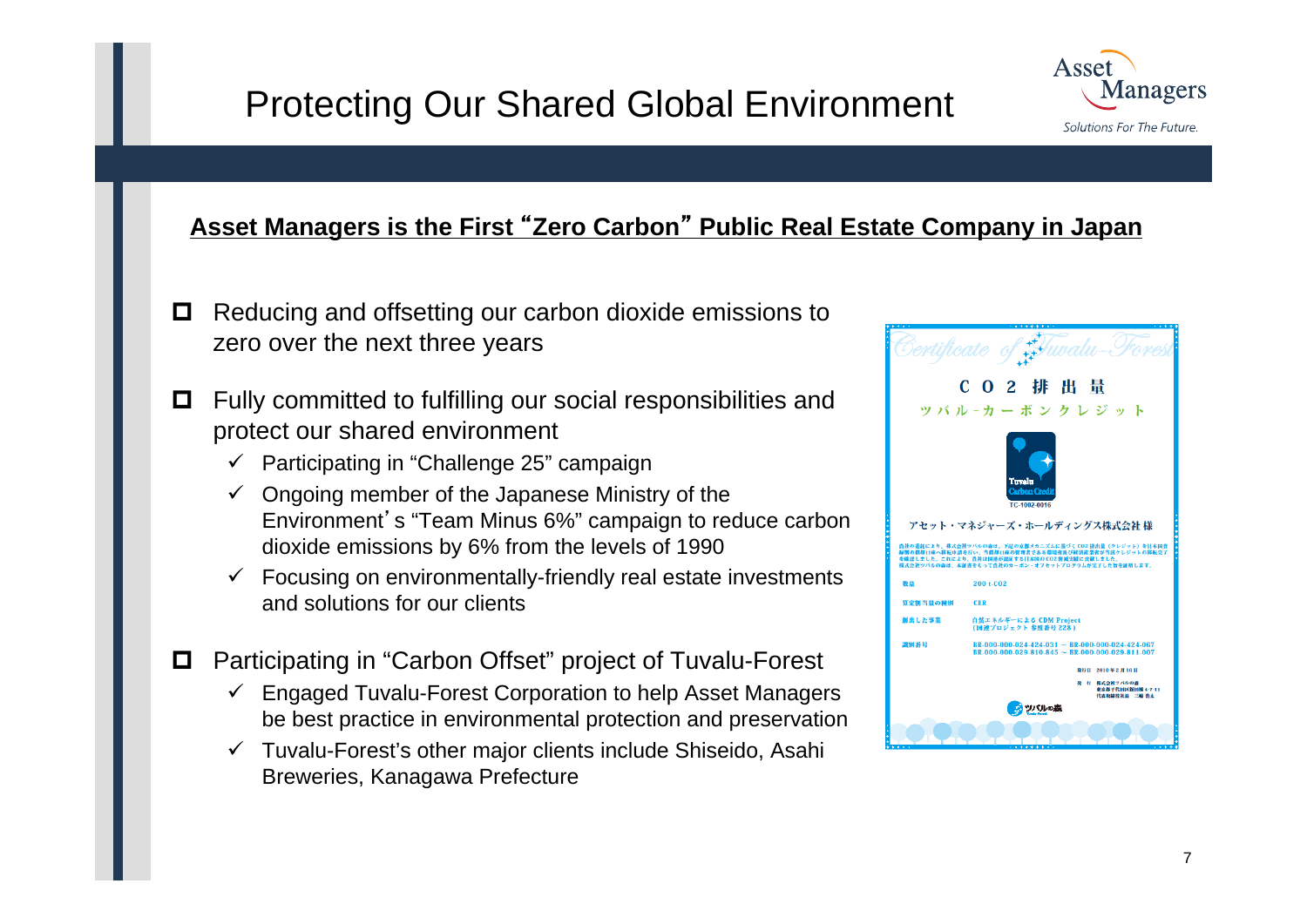

### February 2010 Fiscal Year Summary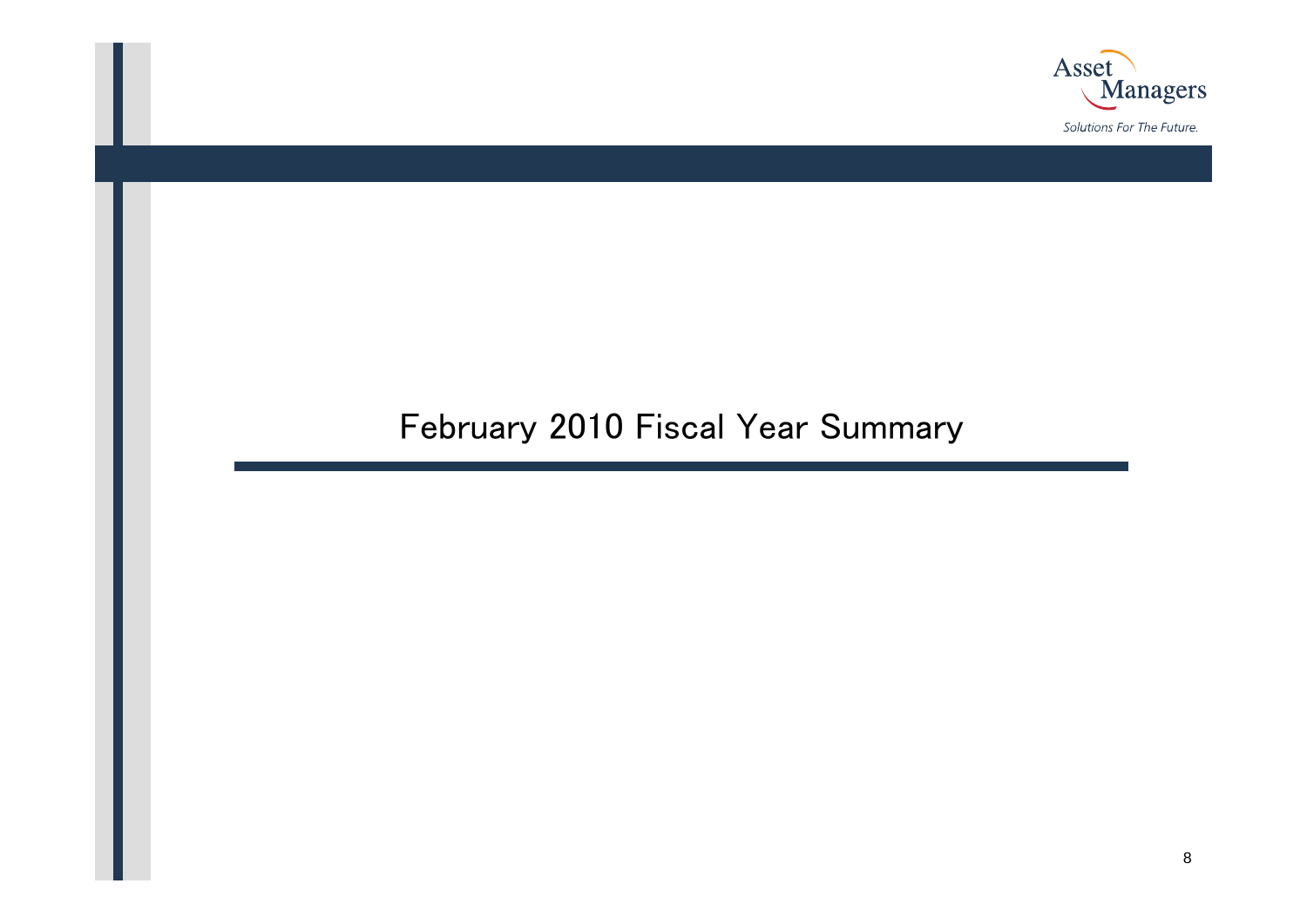### Continued Asset Dispositions



- $\Box$ Shrank B/S through Asset Sales (Assets decreased ¥9 billion YoY)
- $\Box$  Net Assets Increased by ¥12 billion YoY
	- $\checkmark$  CB Conversion: ¥8.2 billion



Note: Balance sheet adjusted to remove assets and liabilities of consolidated client funds to which the Company has no economic exposure

・ Net Assets = Net assets – Minority equity of consolidated client funds financed with non-recourse loans

・ Assets = Total assets – (Non-recourse liabilities + Minority equity of consolidated client funds financed with non-recourse loans)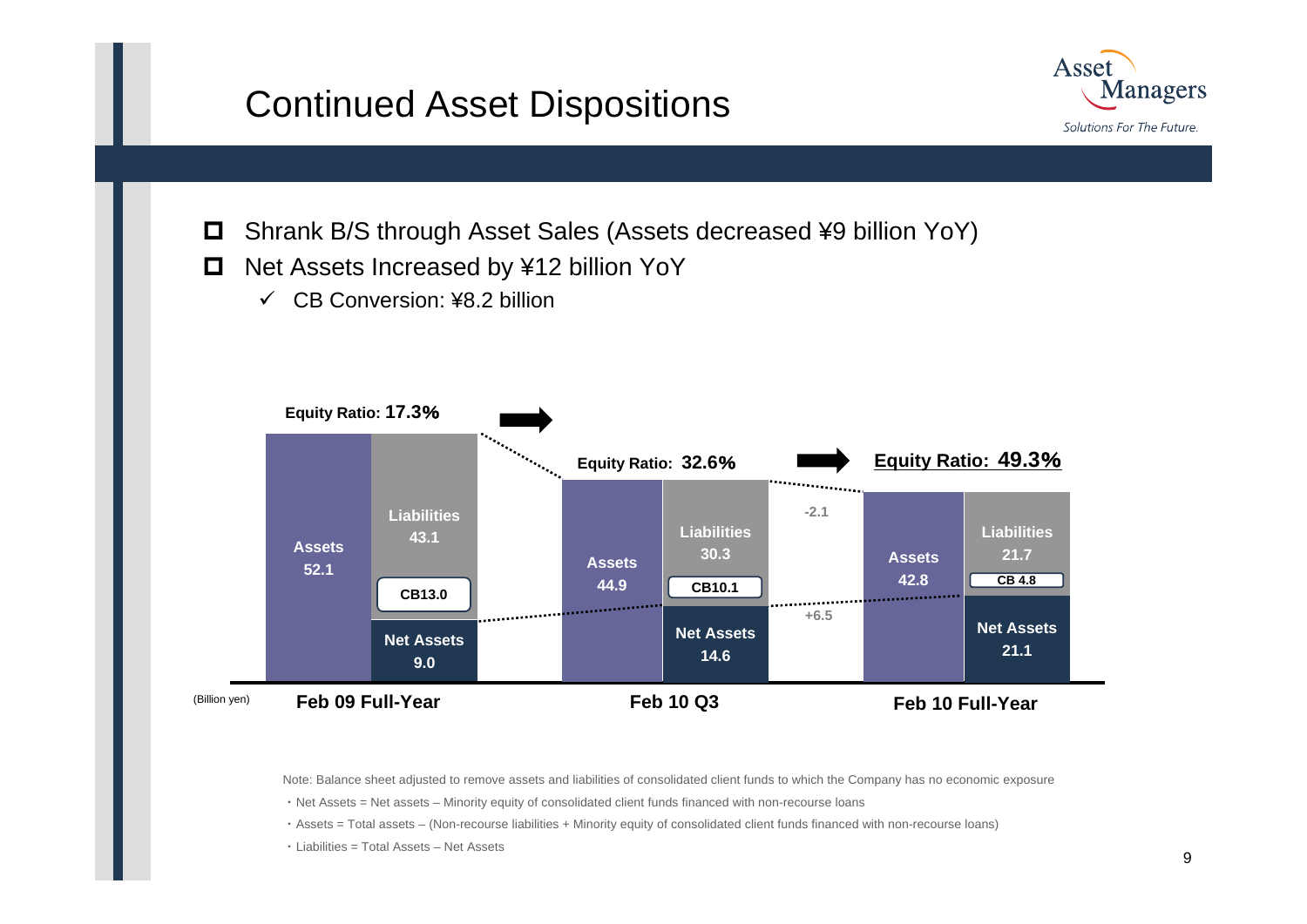### Repayment of Corporate Debt



### Halved Corporate Debt During the Year (¥-18 billion)



\*Consolidated basis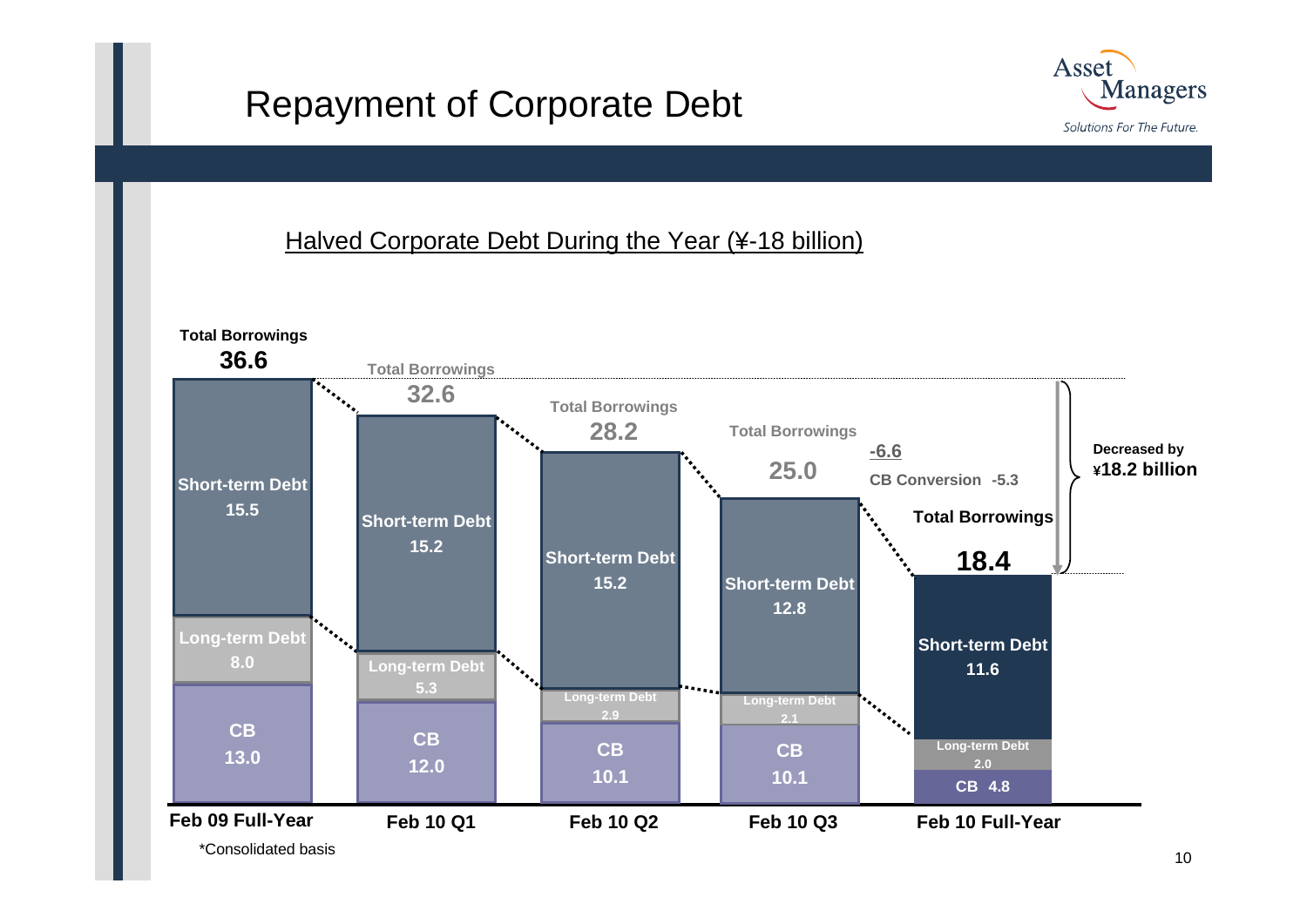## Secure Profitability



 $\Box$ Four Consecutive Quarters of Profitability

 $\Box$ Revised Full-Year Earnings Forecast Upward on April 15, 2010

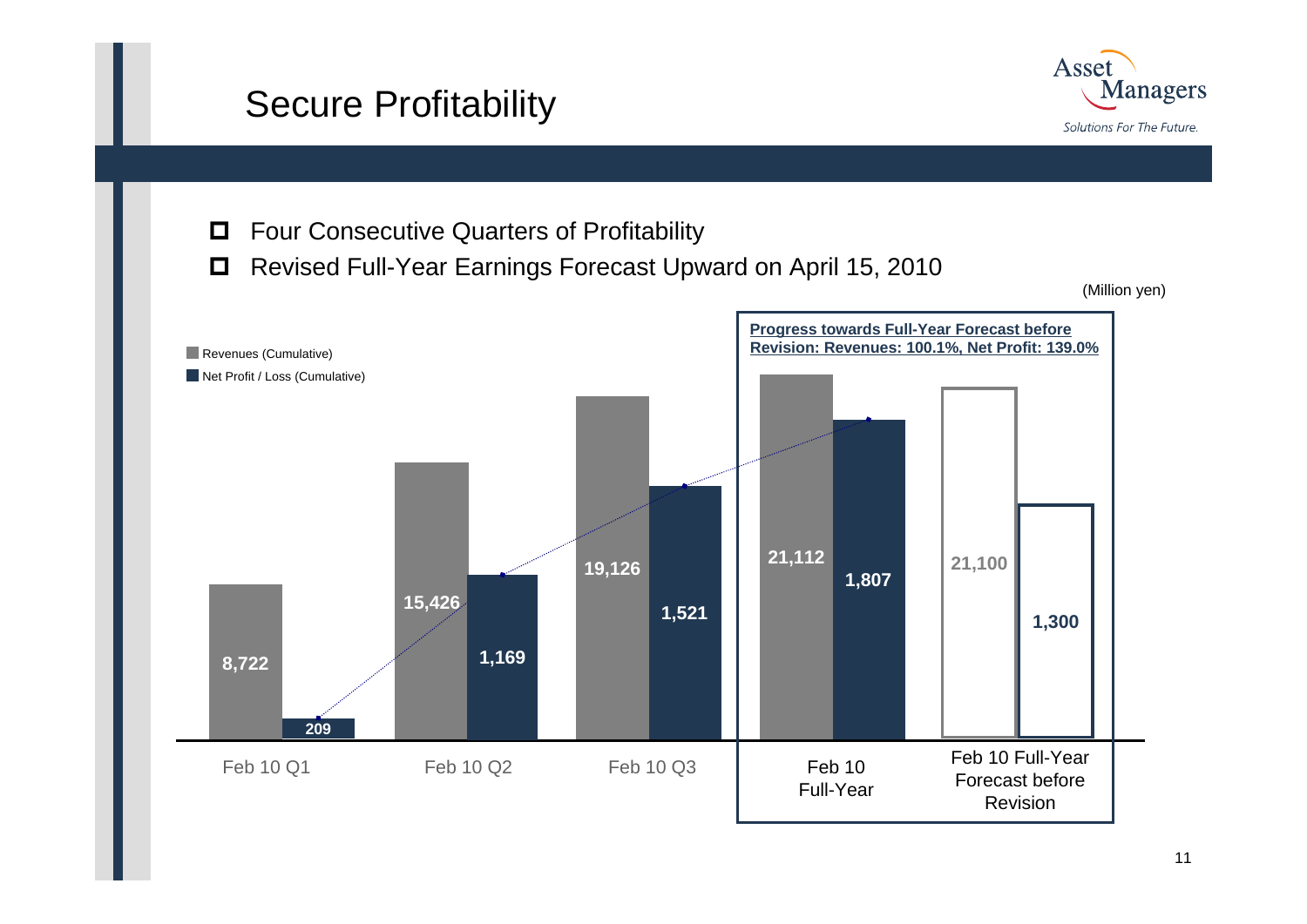## February 2011 Fiscal Year Earnings Forecast



#### 0 Feb 2010 Full-Year Consolidated Forecast and Results

|                         |                               |                  |          | (Million yen)    |
|-------------------------|-------------------------------|------------------|----------|------------------|
|                         | Forecast (before<br>Revision) | Feb 10 Full-Year | Progress | Feb 09 Full-Year |
| <b>Revenues</b>         | 21,100                        | 21,112           | 100.1%   | 50,444           |
| <b>Operating Profit</b> | 1,100                         | 1,108            | 100.7%   | $-46,170$        |
| <b>Recurring Profit</b> | 400                           | 573              | 143.3%   | $-54, 115$       |
| <b>Net Profit</b>       | 1,300                         | 1,807            | 139.0%   | $-48,171$        |

### Feb 2011 Full-Year Consolidated Forecast

 $\checkmark$  Conservative forecast due to uncertainty on timing and exit price of overseas and domestic asset sales

|                         |                | (Million yen)    |
|-------------------------|----------------|------------------|
|                         | Feb 11 H1      | Feb 11 Full-Year |
| <b>Revenues</b>         | $\blacksquare$ | 13,800           |
| <b>Operating Profit</b> | $\blacksquare$ | 1,000            |
| <b>Recurring Profit</b> | $\blacksquare$ | 700              |
| <b>Net Profit</b>       | -              | 1,300            |

 $\checkmark$  Dividend payment is as yet undetermined because it depends on approval of the capital reduction proposal at our shareholder meeting in May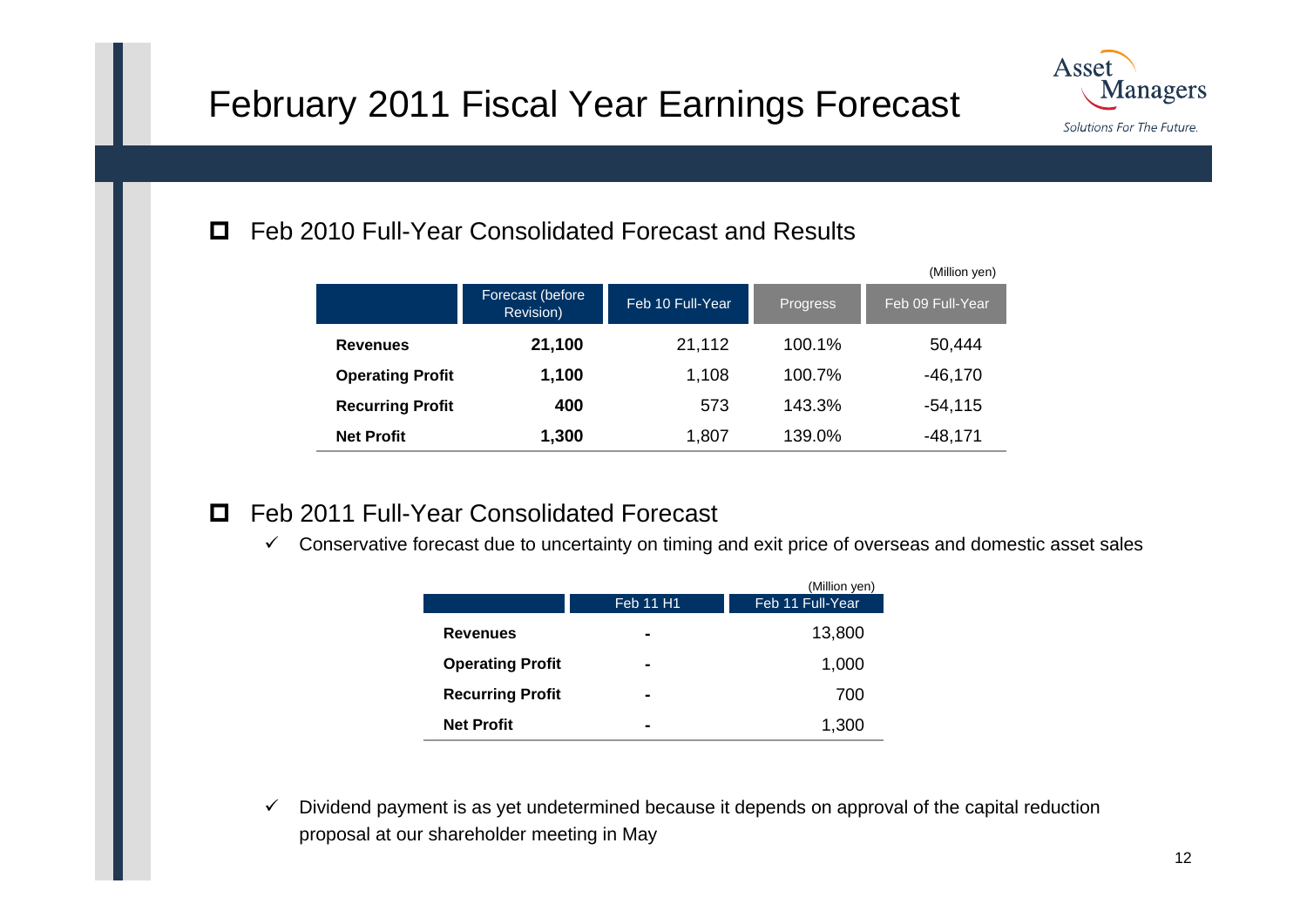## Forward Business Strategy



### **Shifting from Recovery to Growth**

- 0 Rebrand as a core company of the Ichigo Group
- 0 Improve Profitability
	- $\checkmark$  Secure stable fee revenues by launching new funds and refinancing existing funds
	- $\checkmark$  Seek synergies with Ichigo's investors and other Ichigo-related real estate companies
	- $\checkmark$  Pursue attractive strategic M&A opportunities
	- $\checkmark$  Grow other stable fee businesses such as CRE business
- **□** Strengthen and Enhance Flexibility in Financial Position
	- $\checkmark$  Continue shrinkage and de-risking of balance sheet
	- $\checkmark$  Capital reduction to eliminate the net loss in retained earnings will permit the payment of dividends and share repurchase
	- $\checkmark$  Continue solidifying relationships with financial institutions
- $\Box$ Focus on Cashflow and Invest for Growth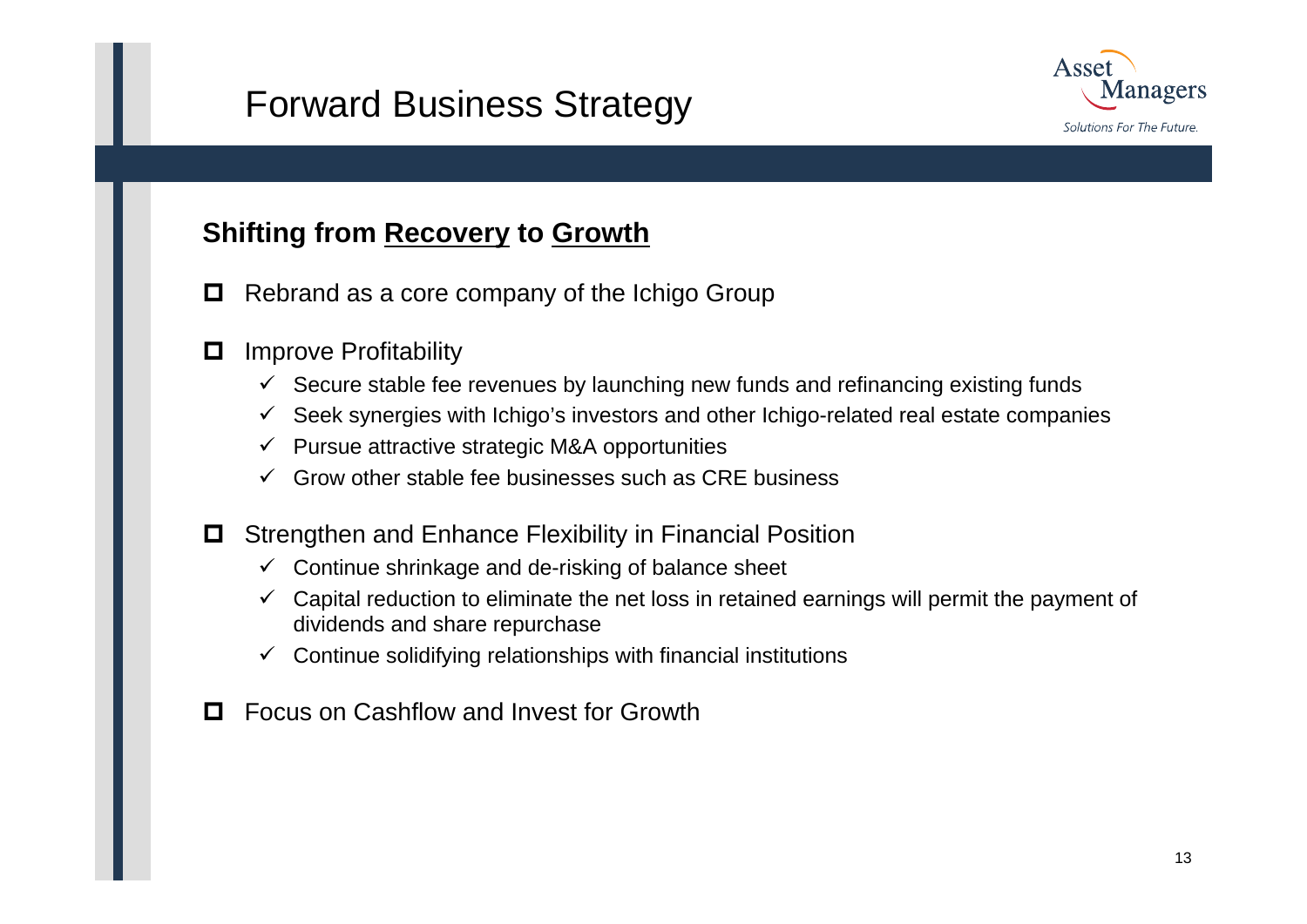

## Appendix: Pro Forma Financial Data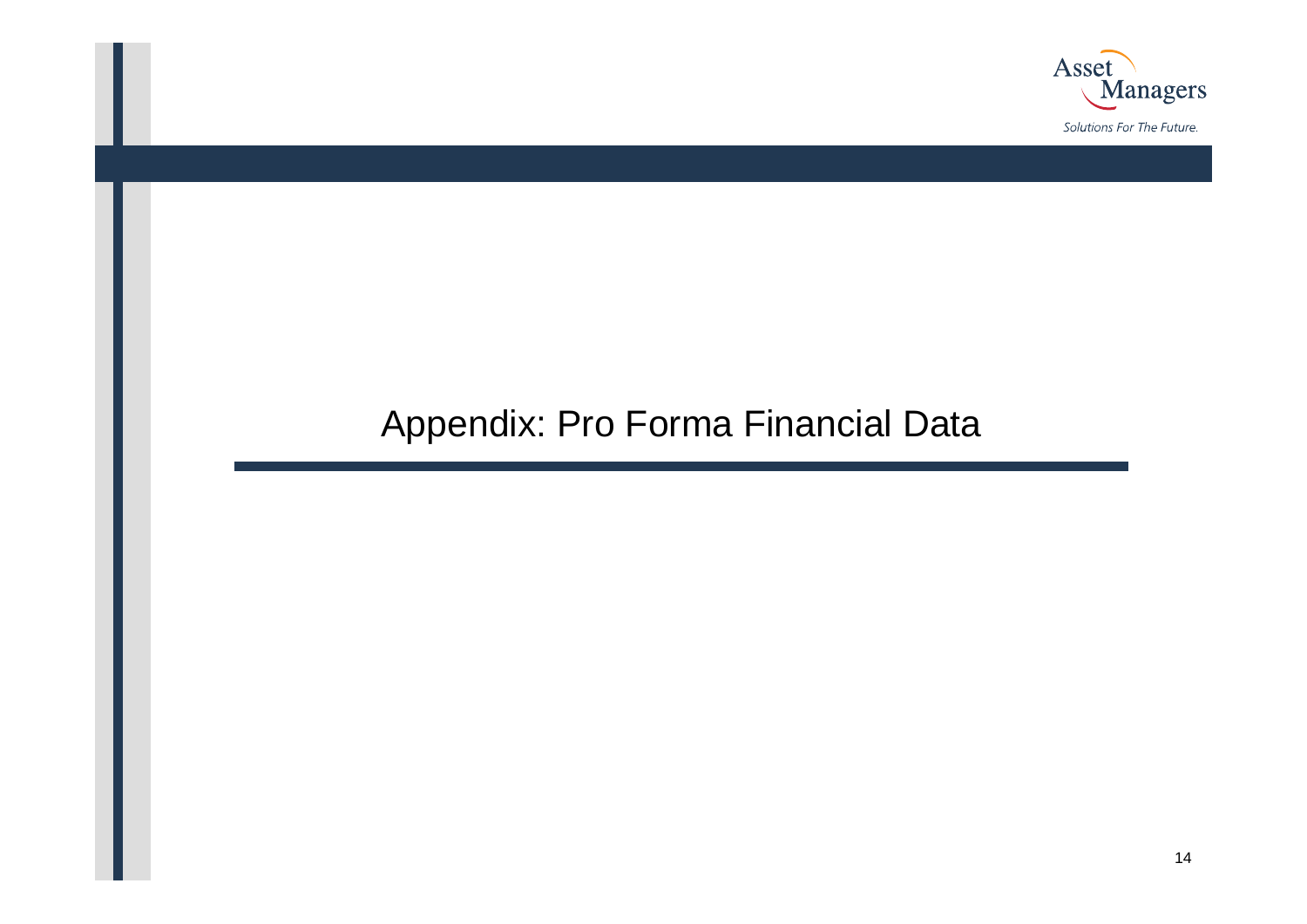### Pro Forma Financials



**□** Under Japanese accounting rules, SPCs in which AMH is a greater than 50% investor or SPCs for which AMH is the asset manager and no single equity investor holds more than 50% of the total investment must be consolidated onto AMH's balance sheet.

#### 0 Further Refining Our Pro Forma Disclosure:

- $\checkmark$  In order to more accurately reflect the true economic exposures borne by our shareholders, in addition to our statutory consolidated and parent financials, we have disclosed pro forma B/S and P&L financials that reflect the direct economic exposures and results of our major subsidiaries.
- $\checkmark$  Starting from this quarter, to add further precision to our Pro Forma disclosure we have included AMH's economic interests in unconsolidated SPCs financed with non-recourse loans.
- $\checkmark$  The Pro Forma balance sheet thus now matches the Adjusted balance sheet as shown on page 9.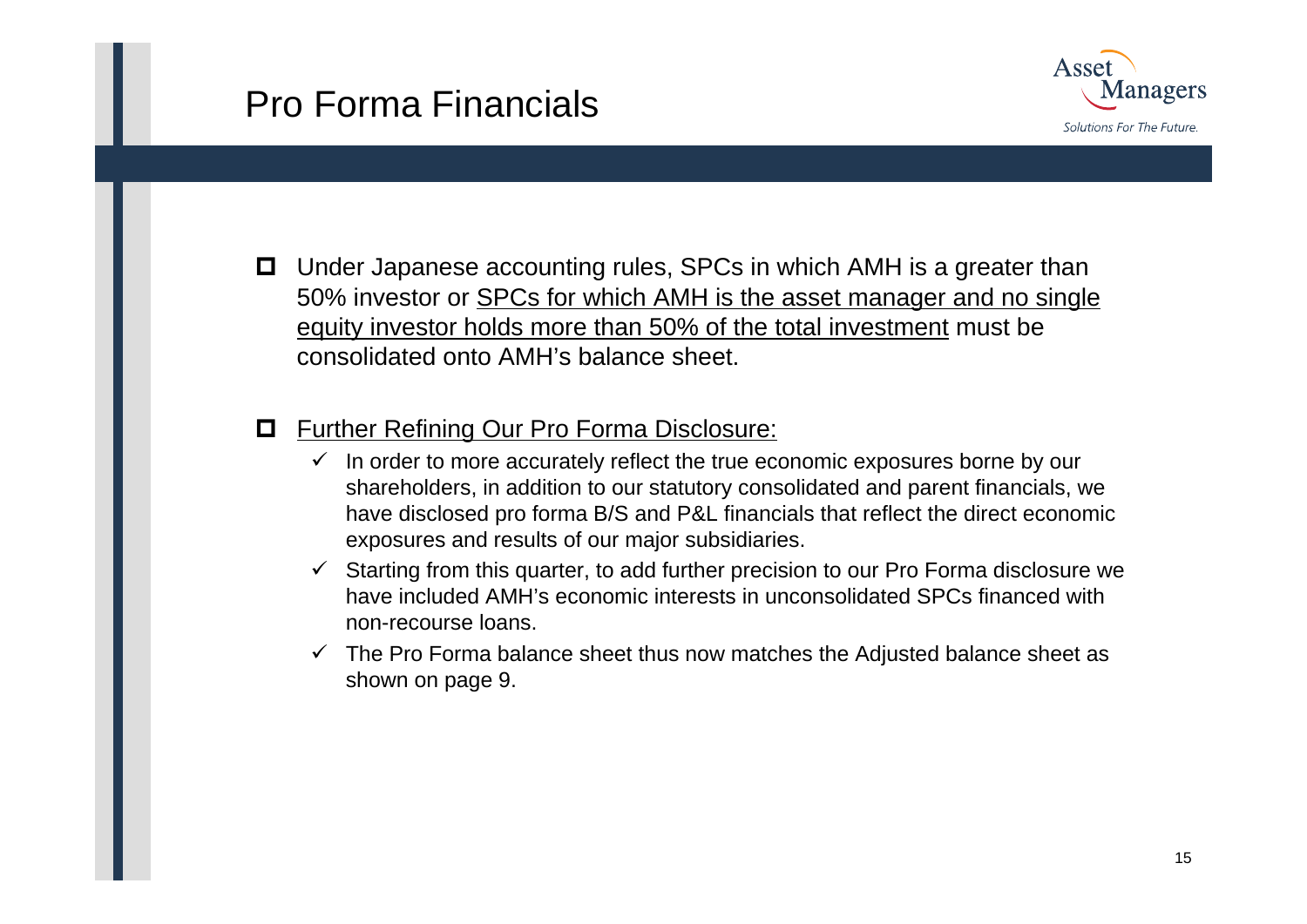## Balance Sheet (Pro Forma)



|                                  |        |        | (Million yen) |
|----------------------------------|--------|--------|---------------|
|                                  | Feb 09 | Feb 10 | Change        |
| <b>Total Assets</b>              | 52,067 | 42,804 | $-9,263$      |
| Cash and Cash Equivalents        | 6,459  | 5,268  | $-1,191$      |
| <b>Investment (Real Estate)</b>  | 7,419  | 5,707  | $-1,712$      |
| Investment (Domestic companies)  | 5,029  | 2,046  | $-2,983$      |
| Investment (Overseas companies)  | 11,214 | 10,434 | $-780$        |
| <b>Real Estate Held for Sale</b> | 15,219 | 14,231 | $-988$        |
| Other                            | 6,727  | 5,118  | $-1,609$      |
| <b>Liabilities</b>               | 43,090 | 21,687 | $-21,403$     |
| <b>Interest-Bearing Debt</b>     | 23,610 | 13,565 | $-10,045$     |
| CB                               | 13,000 | 4,790  | $-8,210$      |
| Other                            | 6,480  | 3,332  | $-3,148$      |
| <b>Net Assets</b>                | 8,976  | 21,117 | 12,141        |

\*Pro Forma definition on p. 15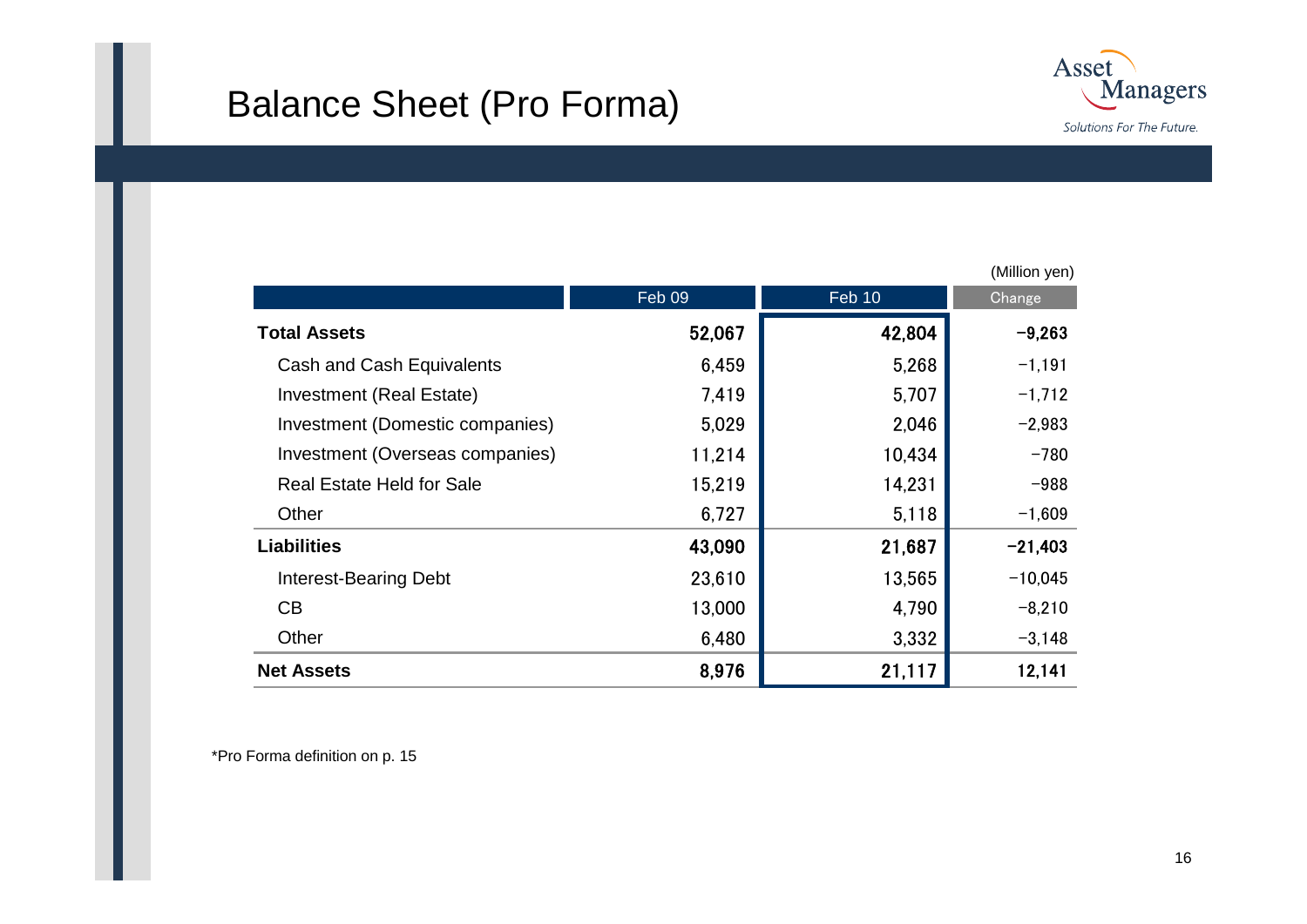## P&L (Pro Forma)



#### **Breakdown**

|                                | Feb 10 |  |
|--------------------------------|--------|--|
| <b>Revenues</b>                | 14,127 |  |
| <b>Cost of Revenues</b>        | 9,785  |  |
| <b>Gross Profit</b>            | 4,342  |  |
| <b>SG&amp;A**</b>              | 3,012  |  |
| <b>Operating Profit</b>        | 1,330  |  |
| Non-Operating Loss, net        | $-535$ |  |
| <b>Recurring Profit</b>        | 795    |  |
| Extraordinary Gain (Loss), net | 1,380  |  |
| <b>Pre-tax Profit</b>          | 2,175  |  |
| Tax                            | 79     |  |
| <b>Minority Interests</b>      | 289    |  |
| <b>Net Profit</b>              | 1,807  |  |

|                               | (Million yen) |
|-------------------------------|---------------|
|                               | Feb 10        |
| <b>Revenues</b>               | 14,127        |
| Real Estate Management Fees   | 1,638         |
| <b>Advisory Fees</b>          | 403           |
| Rental Income                 | 2,206         |
| Real Estate Sales / Dividends | 2,084         |
| Securities Sales / Dividends  | 6,113         |
| Other                         | 1,679         |
| <b>Gross Profit</b>           | 4,342         |
| Real Estate Management Fees   | 1,271         |
| <b>Advisory Fees</b>          | 386           |
| Rental Income                 | 1,348         |
| Real Estate Sales / Dividends | 848           |
| Securities Sales / Dividends  | 1,394         |
| Other                         | -906          |

\*Pro Forma definition on p. 15

\*\*Beat SG&A cost reduction target – based on previous Pro Forma criteria, SG&A came it at ¥2.2B vs. target of ¥2.5B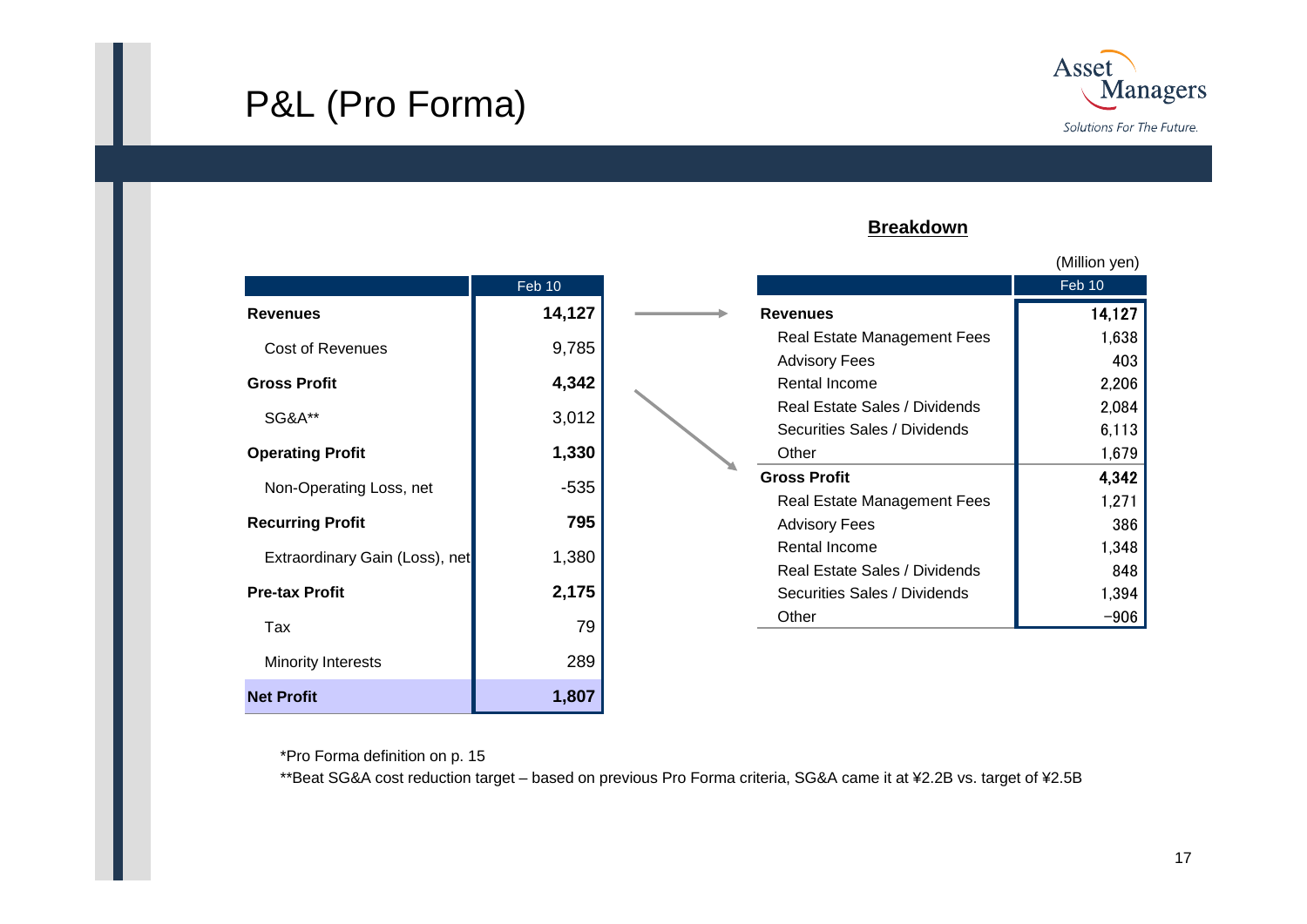

### Appendix: Consolidated Financial Data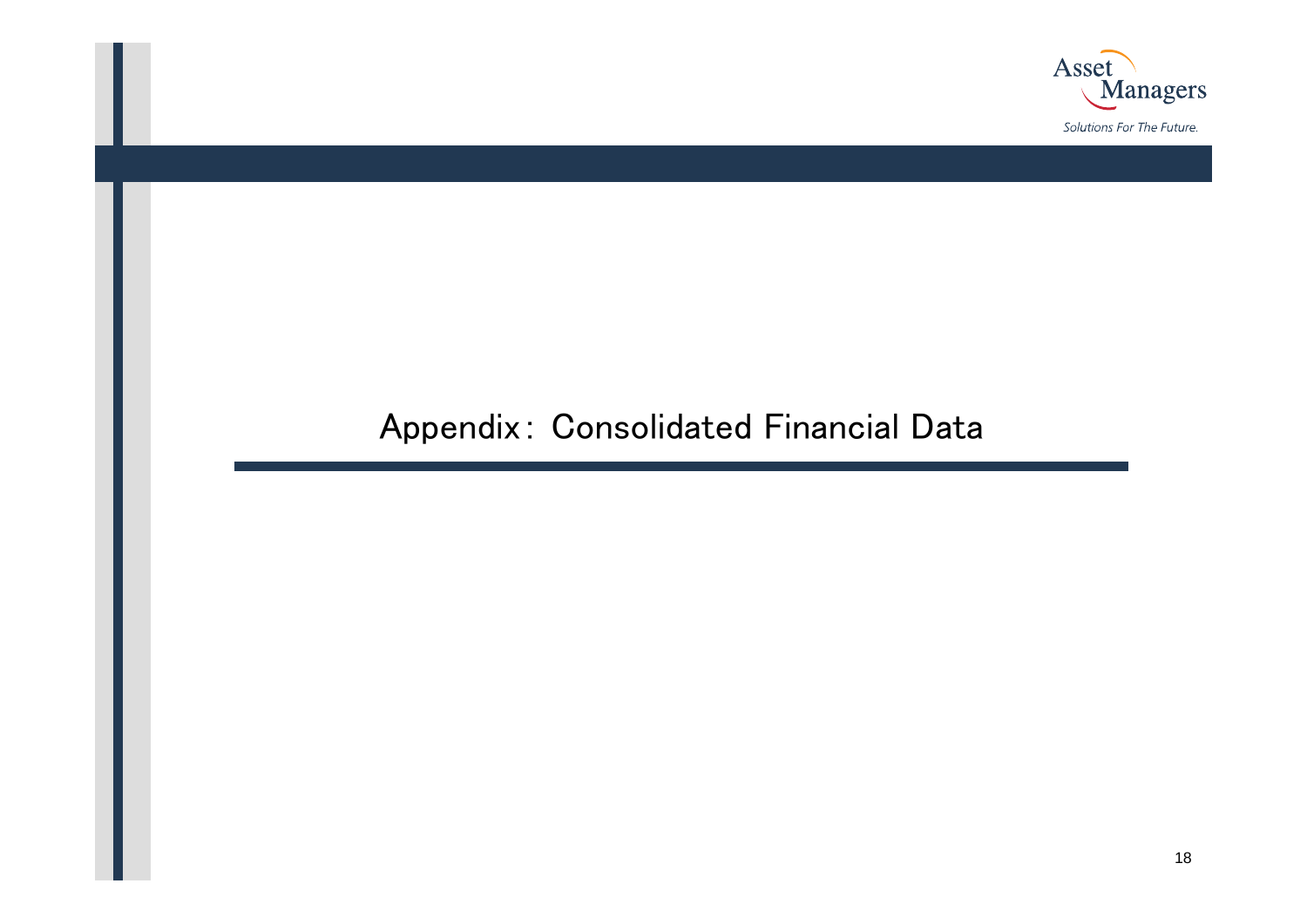## Balance Sheet (Consolidated)



|                                                   |         |           |           |           |           |            | (Million yen) |
|---------------------------------------------------|---------|-----------|-----------|-----------|-----------|------------|---------------|
|                                                   | Feb 09  | Feb 10 Q1 | Feb 10 Q2 | Feb 10 Q3 | Feb 10 Q4 | QoQ change | YoY change    |
| <b>Total Assets</b>                               | 140,875 | 122,038   | 118,229   | 117,850   | 100,268   | $-17,582$  | $-40,607$     |
| Cash and Cash Equivalents                         | 18,449  | 15,169    | 16,267    | 14,102    | 10,728    | $-3,374$   | $-7,721$      |
| Operating Investments in Securities               | 11,779  | 11,219    | 10,215    | 9,725     | 9,404     | $-321$     | $-2,375$      |
| Real Estate Held for Sale                         | 97,184  | 78,895    | 77,331    | 77,125    | 69,445    | $-7,680$   | $-27,739$     |
| <b>Fixed assets</b>                               | 3,500   | 3,460     | 3,331     | 3,203     | 3,201     | $-2$       | -299          |
| <b>Investments in Securities</b>                  | 6,500   | 7,829     | 7,336     | 6,222     | 7,197     | 975        | 697           |
| Other                                             | 3,463   | 5,466     | 3,749     | 7,473     | 293       | $-7,180$   | $-3,170$      |
| <b>Liabilities</b>                                | 127,929 | 106,703   | 100,564   | 100,835   | 76,745    | $-24,090$  | $-51,184$     |
| Interest-Bearing Debts (excl. Non-Recourse Loans) | 23,608  | 20,596    | 18,148    | 14,971    | 13,642    | $-1,329$   | $-9,966$      |
| Non-Recourse Loans                                | 78,653  | 63,393    | 61,981    | 65,348    | 50,652    | $-14,696$  | $-28,001$     |
| CB                                                | 13,000  | 12,030    | 10,090    | 10,090    | 4,790     | $-5,300$   | $-8,210$      |
| Other                                             | 12,668  | 10,684    | 10,345    | 10,426    | 7,661     | $-2,765$   | $-5,007$      |
| <b>Net Assets</b>                                 | 12,945  | 15,335    | 17,665    | 17,015    | 23,523    | 6,508      | 10,578        |
| <b>Shareholders Equity</b>                        | 8,724   | 11,559    | 14,584    | 13,971    | 20,495    | 6,524      | 11,771        |
| Minority Interests and Other                      | 4,221   | 3,776     | 3,081     | 3,044     | 3,028     | -16        | $-1,193$      |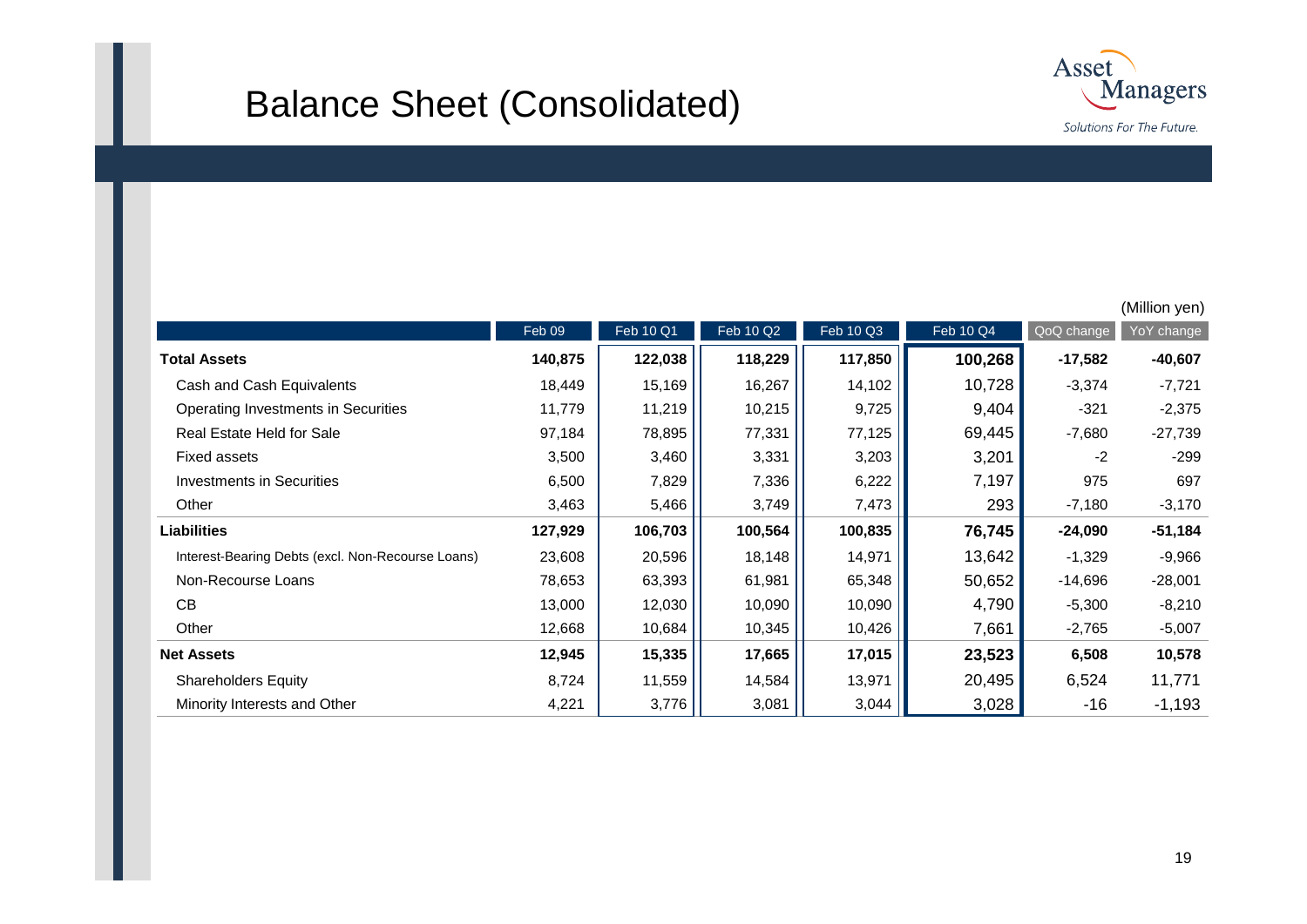### Breakdown of Assets (Consolidated)



(Million yen)

|                                                                                                                | Feb 09   |                                    |                                             | Feb 10 Q3 |                                    |                                          |          | Feb 10 Q4                                 |                                   | YoY Change                                           |                                        |
|----------------------------------------------------------------------------------------------------------------|----------|------------------------------------|---------------------------------------------|-----------|------------------------------------|------------------------------------------|----------|-------------------------------------------|-----------------------------------|------------------------------------------------------|----------------------------------------|
|                                                                                                                | Amount   | Outside<br>Investors'<br>Interests | <b>The</b><br>Company's<br><b>Interests</b> | Amount    | Outside<br>Investors'<br>Interests | <b>The</b><br>Company's<br>Interests (B) | Amount   | Outside<br>Investors'<br><b>Interests</b> | The<br>Company's<br>Interests (B) | QoQ Change<br>in the<br>Company's<br>Interests (B-A) | in the<br>Company's<br>Interests (B-A) |
| Cash and Cash Equivalents                                                                                      | 18,449   |                                    |                                             | 14,102    |                                    |                                          | 10,728   |                                           |                                   |                                                      |                                        |
| <b>Operating Investments in Securities</b>                                                                     | 11,779   | 0                                  | 11,779                                      | 9,725     | $\mathbf{0}$                       | 9,725                                    | 9,404    | $\mathbf 0$                               | 9,404                             | $-321$                                               | $-2,375$                               |
| <b>Domestic Real Estate</b>                                                                                    | 1,592    | $\overline{0}$                     | 1,592                                       | 2,256     | $\overline{0}$                     | 2,256                                    | 2,189    | $\mathbf 0$                               | 2,188                             | $-68$                                                | 596                                    |
| <b>Listed Domestic Companies</b>                                                                               | 466      | $\Omega$                           | 466                                         | 87        | $\Omega$                           | 87                                       | 80       | $\Omega$                                  | 80                                | $-7$                                                 | $-386$                                 |
| <b>Unlisted Domestic Companies</b>                                                                             | 3,921    | 0                                  | 3,921                                       | 2,941     | 0                                  | 2,941                                    | 2,780    | $\mathbf 0$                               | 2.780                             | $-161$                                               | $-1.141$                               |
| <b>Listed Overseas Companies</b>                                                                               | 1,683    | 0                                  | 1,683                                       | 2,860     | 0                                  | 2,860                                    | 2,742    | $\Omega$                                  | 2,742                             | $-118$                                               | 1,059                                  |
| <b>Unlisted Overseas Companies</b>                                                                             | 4.118    | $\Omega$                           | 4.118                                       | 1,582     | $\Omega$                           | 1,582                                    | 1,614    | $\Omega$                                  | 1,614                             | 32                                                   | $-2,504$                               |
| Reference: Allowance for Bad Debts for<br>Operating Investments in Securities                                  | $-2,847$ |                                    | $-2.847$                                    | $-2,953$  |                                    | $-2.953$                                 | $-3,357$ |                                           | $-3,357$                          | $-404$                                               | $-510$                                 |
| Operating Investments in Securities less<br>Allowance for Bad Debts for Operating<br>Investments in Securities | 8,932    |                                    | 8,932                                       | 6,772     |                                    | 6,772                                    | 6,047    |                                           | 6,047                             | $-725$                                               | $-2,885$                               |
| <b>Real Estate Assets for Sale</b>                                                                             | 97,184   | 78,040                             | 19,144                                      | 77,125    | 60,863                             | 16,262                                   | 69,445   | 60,202                                    | 9,243                             | $-7,019$                                             | $-9,901$                               |
| <b>Domestic Real Estate</b>                                                                                    | 94,404   | 75,746                             | 18,658                                      | 74,198    | 58,448                             | 15,750                                   | 66,374   | 57,668                                    | 8,706                             | $-7,044$                                             | $-9,952$                               |
| <b>Overseas Real Estate</b>                                                                                    | 2,780    | 2,293                              | 486                                         | 2,927     | 2,415                              | 512                                      | 3,071    | 2,534                                     | 537                               | 25                                                   | 51                                     |
| <b>Investments in Securities</b>                                                                               | 6,500    | $\mathbf{0}$                       | 6,500                                       | 6,222     | 0                                  | 6,222                                    | 7,197    | 0                                         | 7,197                             | 975                                                  | 697                                    |
| <b>Domestic Companies</b>                                                                                      | 593      | $\mathbf{0}$                       | 593                                         | 345       | 0                                  | 345                                      | 423      | $\Omega$                                  | 423                               | 78                                                   | $-170$                                 |
| <b>Overseas Companies</b>                                                                                      | 5.668    | 0                                  | 5.668                                       | 5,570     | 0                                  | 5,570                                    | 5,996    | $\Omega$                                  | 5,996                             | 426                                                  | 328                                    |
| Others                                                                                                         | 240      | $\Omega$                           | 240                                         | 307       | $\overline{0}$                     | 307                                      | 778      | $\Omega$                                  | 778                               | 471                                                  | 538                                    |
| <b>Tangible Assets</b>                                                                                         | 3,500    |                                    |                                             | 3,203     |                                    |                                          | 3,201    |                                           |                                   |                                                      |                                        |
| <b>Other Assets</b>                                                                                            | 6,310    | $\overline{\phantom{a}}$           |                                             | 10.426    |                                    |                                          | 3,650    | $\overline{\phantom{a}}$                  |                                   |                                                      |                                        |
| <b>Total Assets</b>                                                                                            | 140,875  |                                    | 34,577                                      | 117,850   |                                    | 29,257                                   | 100,268  |                                           | 22,487                            | $-6,769$                                             | $-11,579$                              |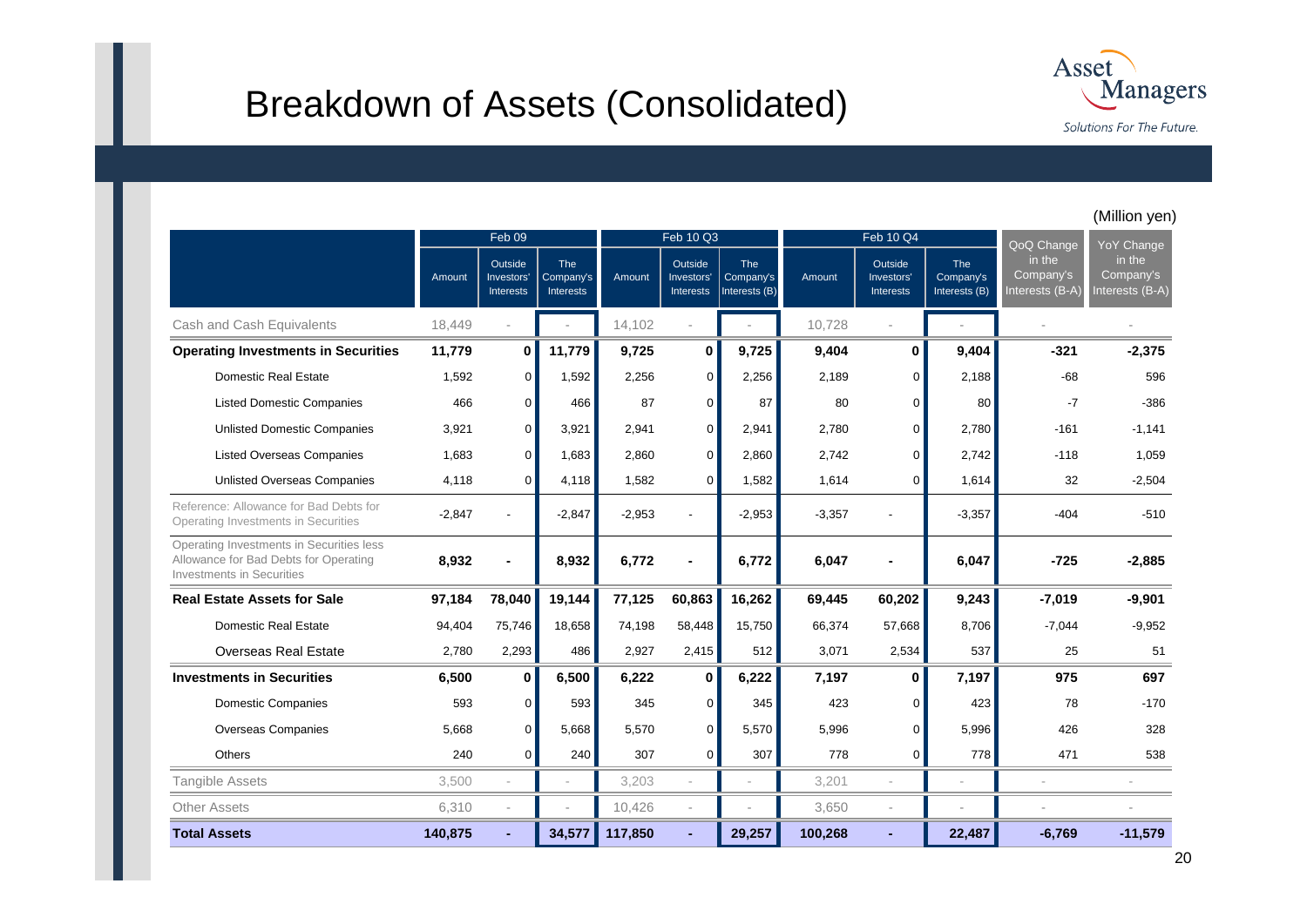## P&L (Consolidated)



|                                | Feb 09<br><b>Full-Year</b> | Feb 10 Q1 | <b>Feb 10 Q2</b> | Feb 10 Q3 | Feb 10 Q4 | Feb 10<br><b>Full-Year</b> | Full-Year<br>Forecast | Progress |
|--------------------------------|----------------------------|-----------|------------------|-----------|-----------|----------------------------|-----------------------|----------|
| <b>Revenues</b>                | 50,444                     | 8,722     | 6,704            | 3,699     | 1,986     | 21,112                     | 21,100                | 100.1%   |
| Cost of Revenues               | 80,408                     | 7,547     | 5,794            | 2,351     | 1,297     | 16,991                     |                       |          |
| <b>Gross Profit</b>            | $-29,963$                  | 1,174     | 909              | 1,348     | 688       | 4,120                      |                       |          |
| SG&A                           | 16,207                     | 872       | 728              | 752       | 657       | 3,011                      |                       |          |
| <b>Operating Profit (Loss)</b> | $-46,170$                  | 301       | 181              | 595       | 30        | 1,108                      | 1,100                 | 100.7%   |
| Non-Operating Loss, net        | $-7,945$                   | $-184$    | $-166$           | $-159$    | $-27$     | $-535$                     |                       |          |
| <b>Recurring Profit (Loss)</b> | $-54,115$                  | 117       | 15               | 436       | 3         | 573                        | 400                   | 143.3%   |
| Extraordinary Gain (Loss), net | $-5,090$                   | 120       | 574              | 38        | 649       | 1,380                      |                       |          |
| <b>Pre-tax Profit (Loss)</b>   | $-59,205$                  | 237       | 589              | 474       | 652       | 1,953                      |                       |          |
| Tax                            | 2,882                      | 107       | $-7$             | $-7$      | $-13$     | 78                         |                       |          |
| Minority Interests             | $-13,916$                  | $-79$     | $-363$           | 129       | 380       | 67                         |                       |          |
| <b>Net Profit (Loss)</b>       | $-48,171$                  | 209       | 959              | 352       | 285       | 1,807                      | 1,300                 | 139.0%   |

\*Changes in accounting principles (from FY2/10 Q1):

Started accounting for SPC expenses as part of Cost of Sales from this fiscal year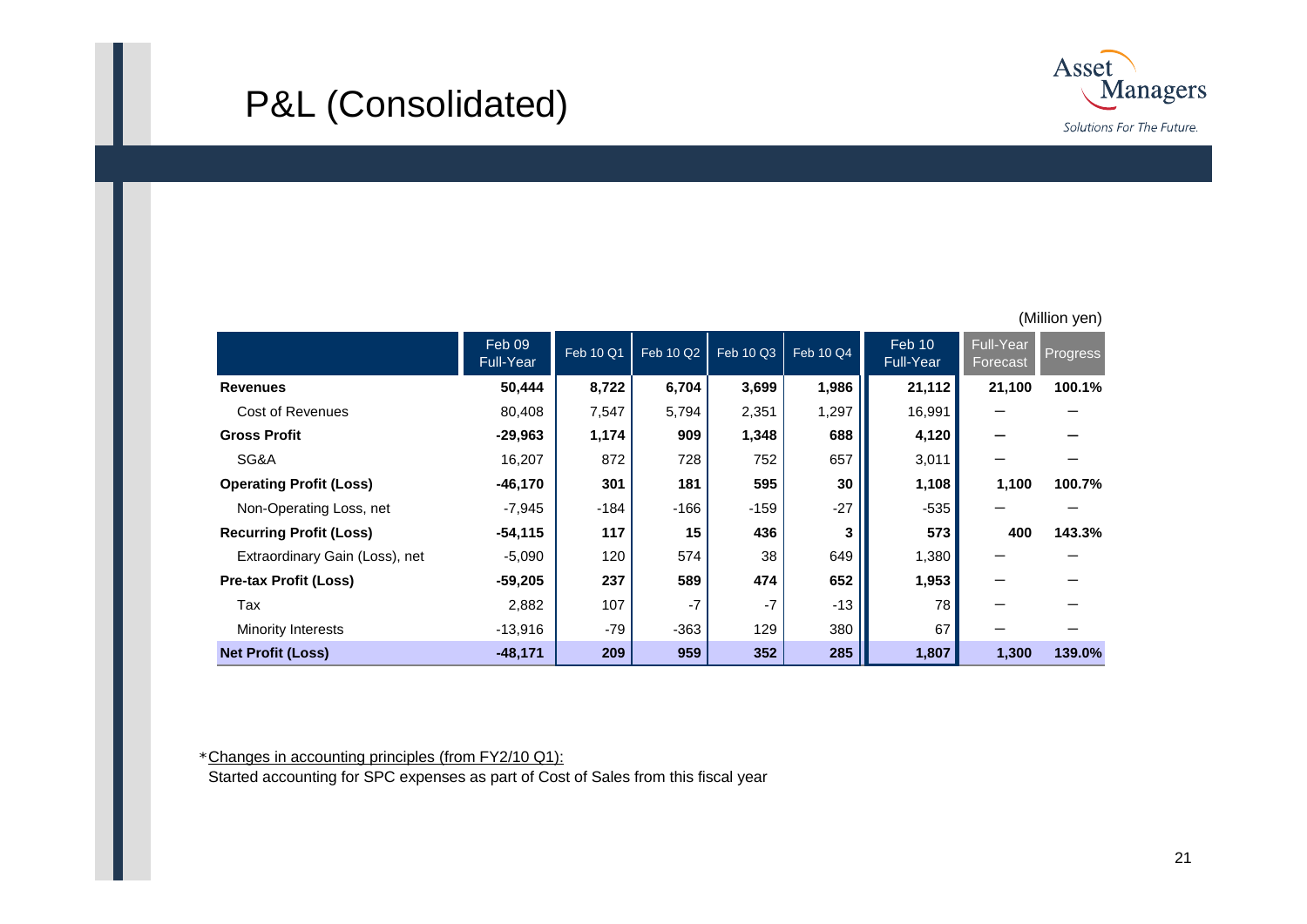### P&L Breakdown (Consolidated)



|                           |           |          | (Million yen) |
|---------------------------|-----------|----------|---------------|
|                           | Feb 09    | Feb 10   | Change        |
| <b>Revenues</b>           | 50,444    | 21,112   | -29,332       |
| Fees                      | 1,623     | 963      | $-660$        |
| <b>Equity Dividends</b>   | 143       | 403      | 260           |
| Rents                     | 9,178     | 7,279    | $-1,899$      |
| Sales of Real Estate      | 30,500    | 5,416    | $-25,084$     |
| Sales of Equity           | 3,794     | 6,113    | 2,319         |
| <b>Others</b>             | 5,201     | 938      | $-4,263$      |
| <b>Gross Profit</b>       | $-29,963$ | 4,120    | 34,083        |
| Fees                      | 1,123     | 596      | $-527$        |
| <b>Equity Dividends</b>   | 43        | 386      | 343           |
| Rents                     | 6,829     | 2,744    | $-4,085$      |
| Sales of Real Estate      | 4,765     | 386      | $-4,379$      |
| Sales of Equity           | $-205$    | 1,394    | 1,599         |
| <b>Others</b>             | $-42,517$ | $-1,386$ | 41,131        |
| <b>Operating Income</b>   | $-46,170$ | 1,108    | 47,278        |
| <b>Ordinary Income</b>    | $-54,115$ | 573      | 54,688        |
| Extraordinary Gain (Loss) | $-5,090$  | 1,380    | 6,470         |
| <b>Net Profit</b>         | $-48,171$ | 1,807    | 49,978        |

(Million yen)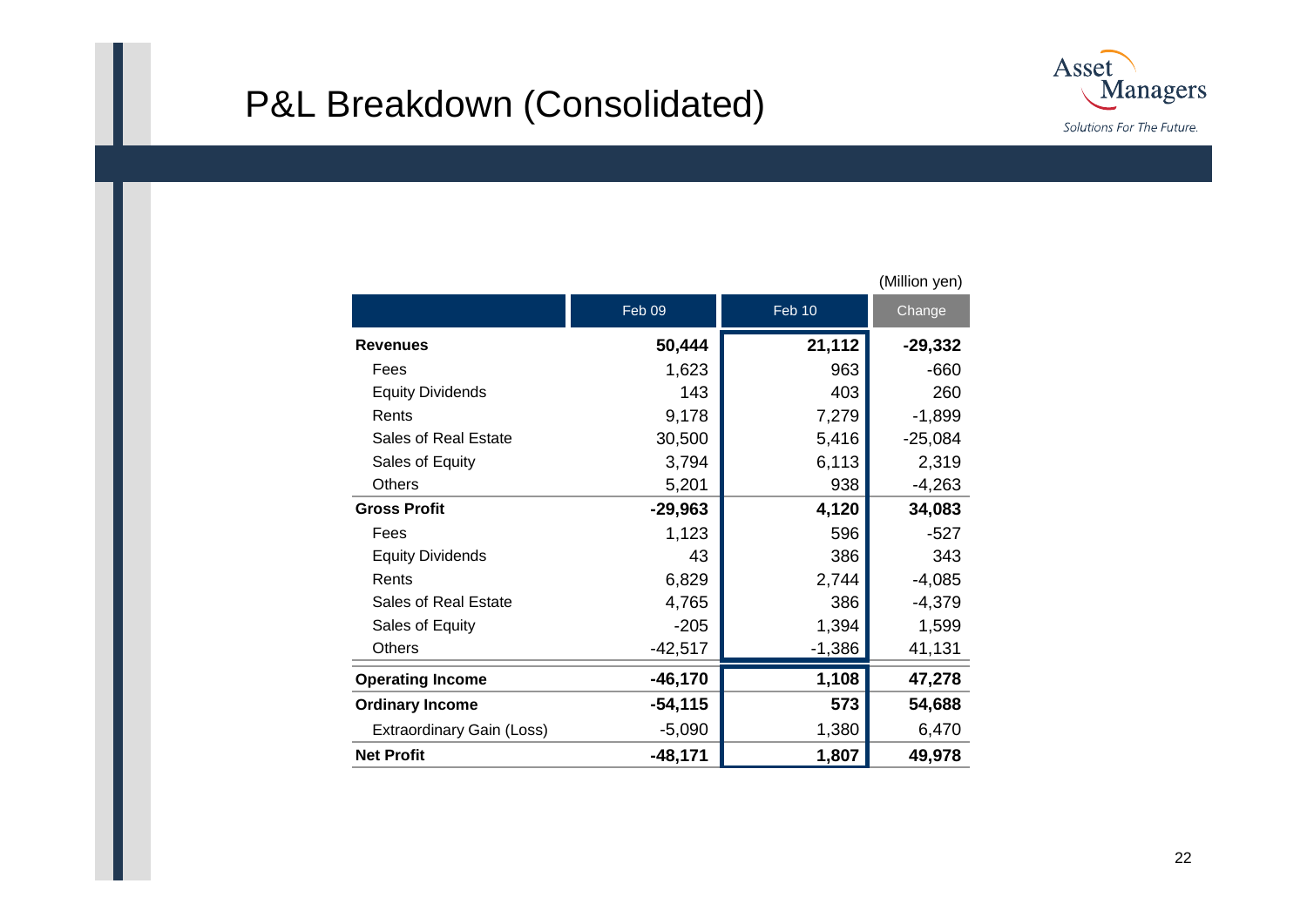

### Appendix: Real Estate Data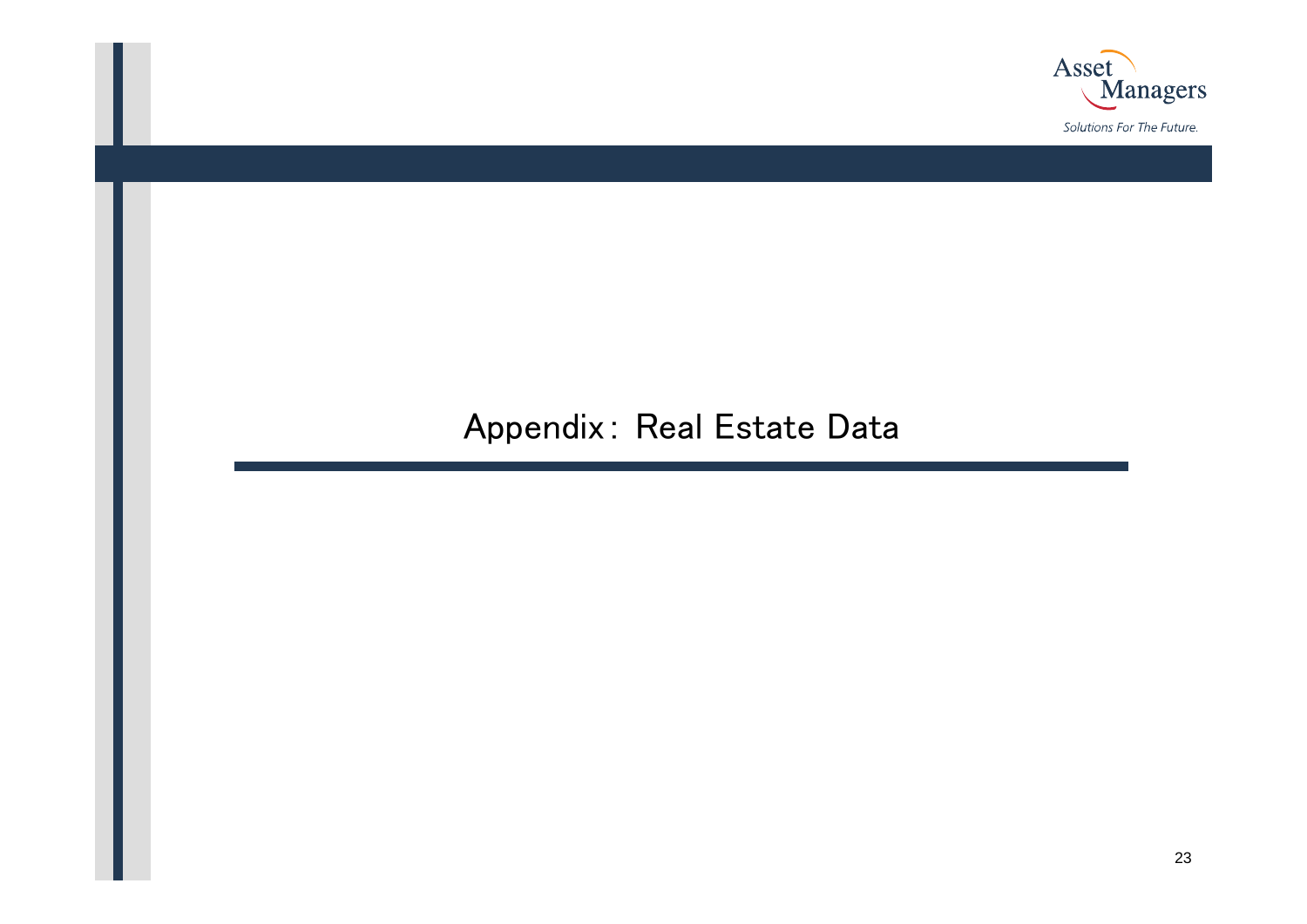## Cumulative Assets Under Management



- $\Box$ Historic Cumulative AUM Exceeds ¥1 trillion
- $\Box$ Strong Long-Term Track Record of Managing Real Estate for Clients



(billion yen, # of funds in parenthesis)

Assets Under Management

Assets managed within funds - does not include investments held directly by AMH on B/S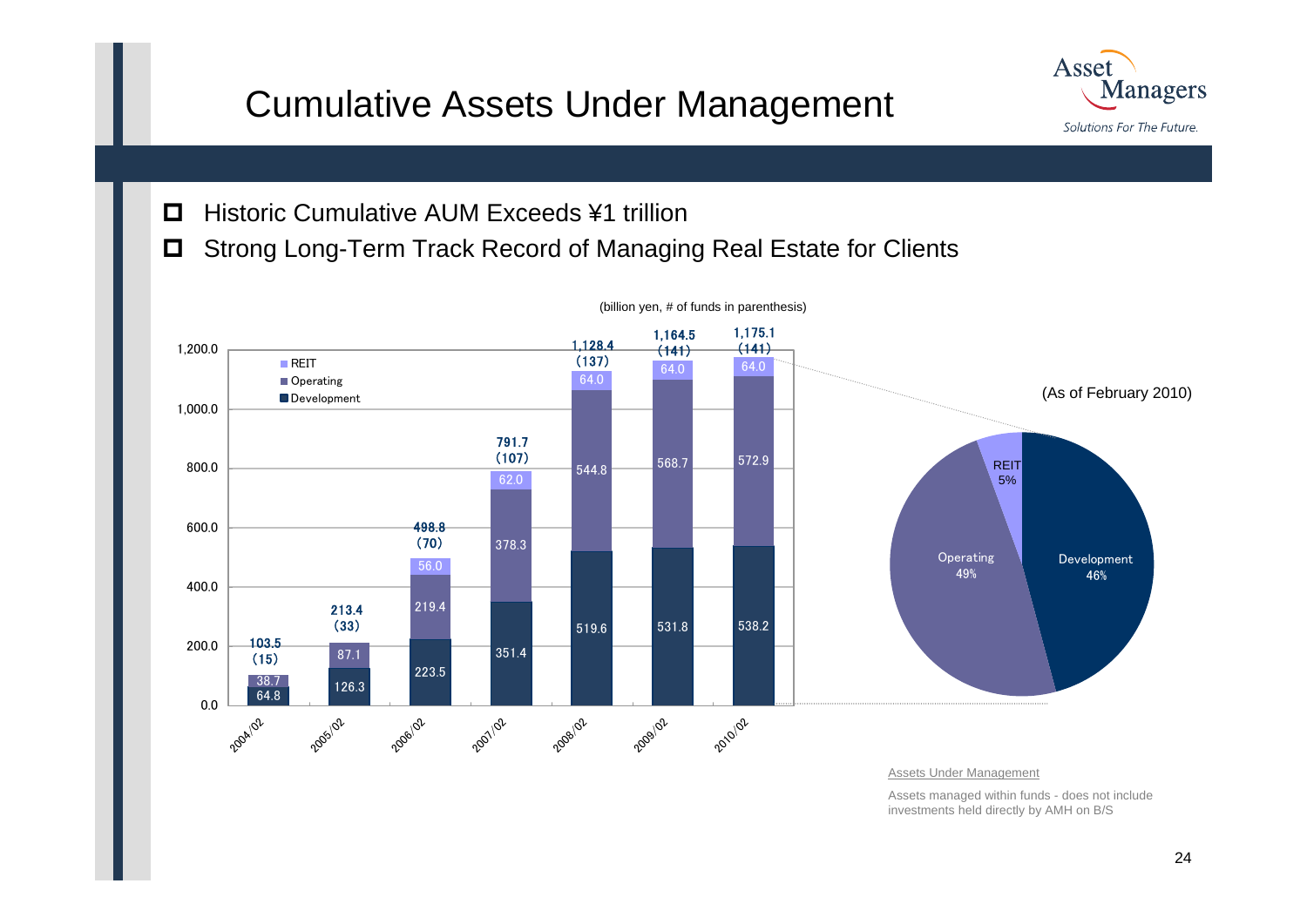### Assets Under Management



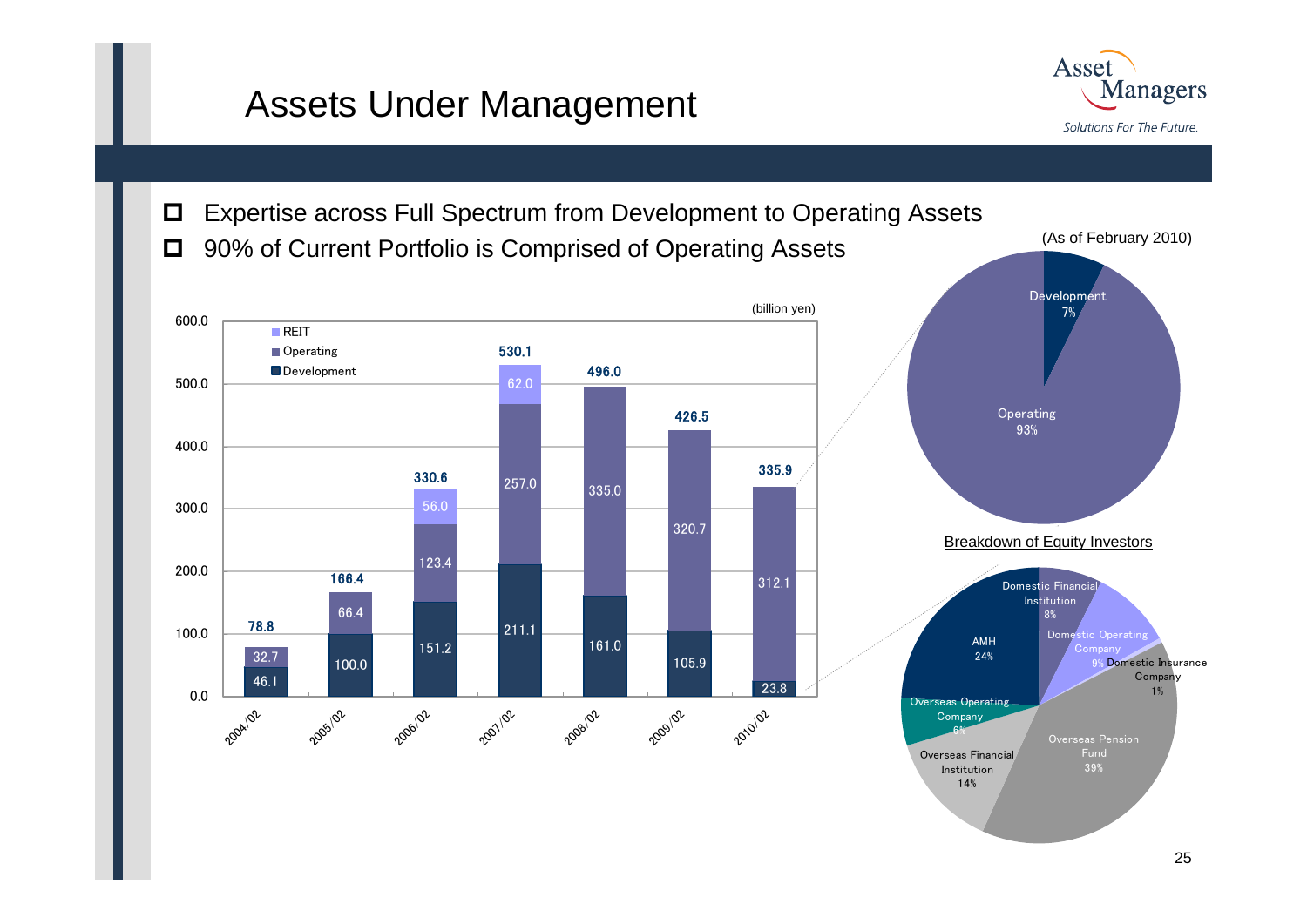### Real Estate Portfolio



 $\Box$  Mainly Office, although Significant Track Record across a Wide Variety of Asset Types  $\Box$ Particular Experience in Managing Small & Mid-Size Assets from ¥1 – 5 billion in Tokyo

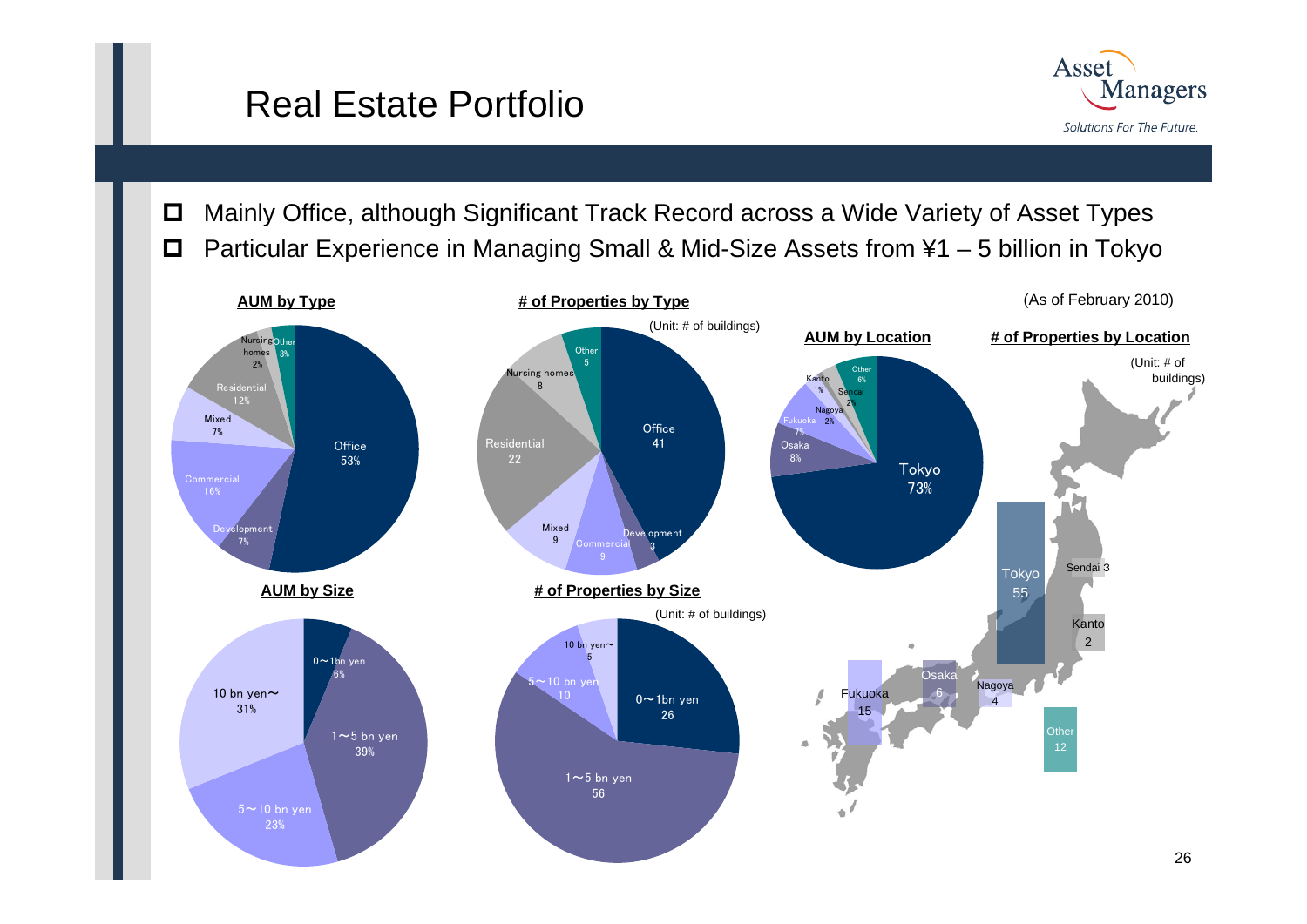### AMH Real Estate Cap Rates



- $\Box$ Cap Rates Increased Due to Early Adoption of Lower of Cost or Market Rule
- $\Box$  Continually Mark Assets In-line with Current Market Pricing and Eliminate Any Unrealized Losses from B/S
	- $\checkmark$ Cap rates changed QoQ due to asset dispositions

#### **Real Estate Investments held by Funds (SPCs)**

(As of February 2010)

(Million yen, except for percentage data)

| Location      | Acquisition value | Book value<br>(after write-down) | <b>NOI</b> | Cap rate (at acquisition)<br>NOI/acquisition value | Cap rate (current)<br>NOI/value after write-down |
|---------------|-------------------|----------------------------------|------------|----------------------------------------------------|--------------------------------------------------|
| Tokyo         | 189.488           | 163.181                          | 8.441      | 5.1%                                               | 6.4%                                             |
| Outside Tokyo | 66.935            | 45.935                           | 3.673      | 5.7%                                               | 8.8%                                             |
| Total         | 256,423           | 209,116                          | 12.114     | 5.3%                                               | 7.5%                                             |

#### **Real Estate Investments directly held by AMH**

(Million yen, except for percentage data)

| Location      | Acquisition value | Book value<br>(after write-down) | <b>NOI</b> | Cap rate (at acquisition)<br>NOI/acquisition value | Cap rate (current)<br>NOI/value after write-down |
|---------------|-------------------|----------------------------------|------------|----------------------------------------------------|--------------------------------------------------|
| Tokvo         | 4.291             | 2.945                            | 226        | 5.7%                                               | 7.7%                                             |
| Outside Tokyo | 7.112             | 4.937                            | 520        | 6.7%                                               | 10.2%                                            |
| Total         | 11.404            | 7.882                            | 746        | 6.3%                                               | 9.3%                                             |

NOI(Net Operating Income)

NOI = rental income – management costs (taxes, property management fees and repairs)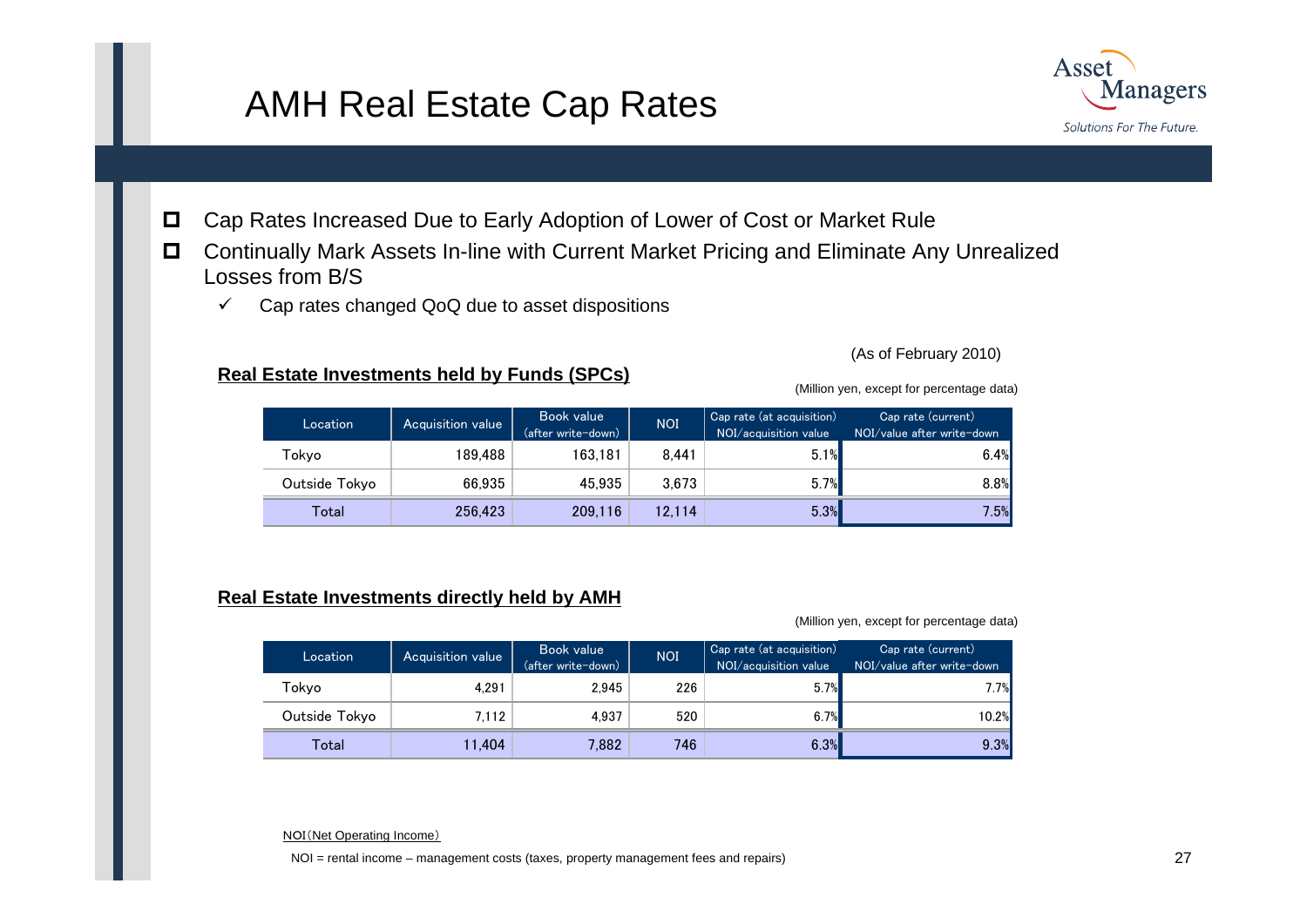### Investor Relations Going Forward



- О. **Institutional Investors & Analysts:** Starting this fiscal year, Asset Managers will be conducting meetings for institutional investors and analysts per the following schedule:
	- 1. Large meeting for institutional investors and analysts: first half and full-year (currently, every quarter, which has proven to be costly and resourceconsuming)
	- 2. Small meetings for institutional investors and analysts: every quarter (unchanged)
	- 3. One-on-one meetings: every quarter (unchanged)
- О. **Individual Shareholders:** Asset Managers will continue to provide corporate presentation materials on a quarterly basis to keep our individual shareholders fully informed. In addition, from this year Asset Managers will be holding its shareholding meeting on a Saturday so that it is easier for individual shareholders to attend.
- $\Box$  **English Releases:** Asset Managers will continue to simultaneously publish English releases so that our overseas investors are fully and timely informed.